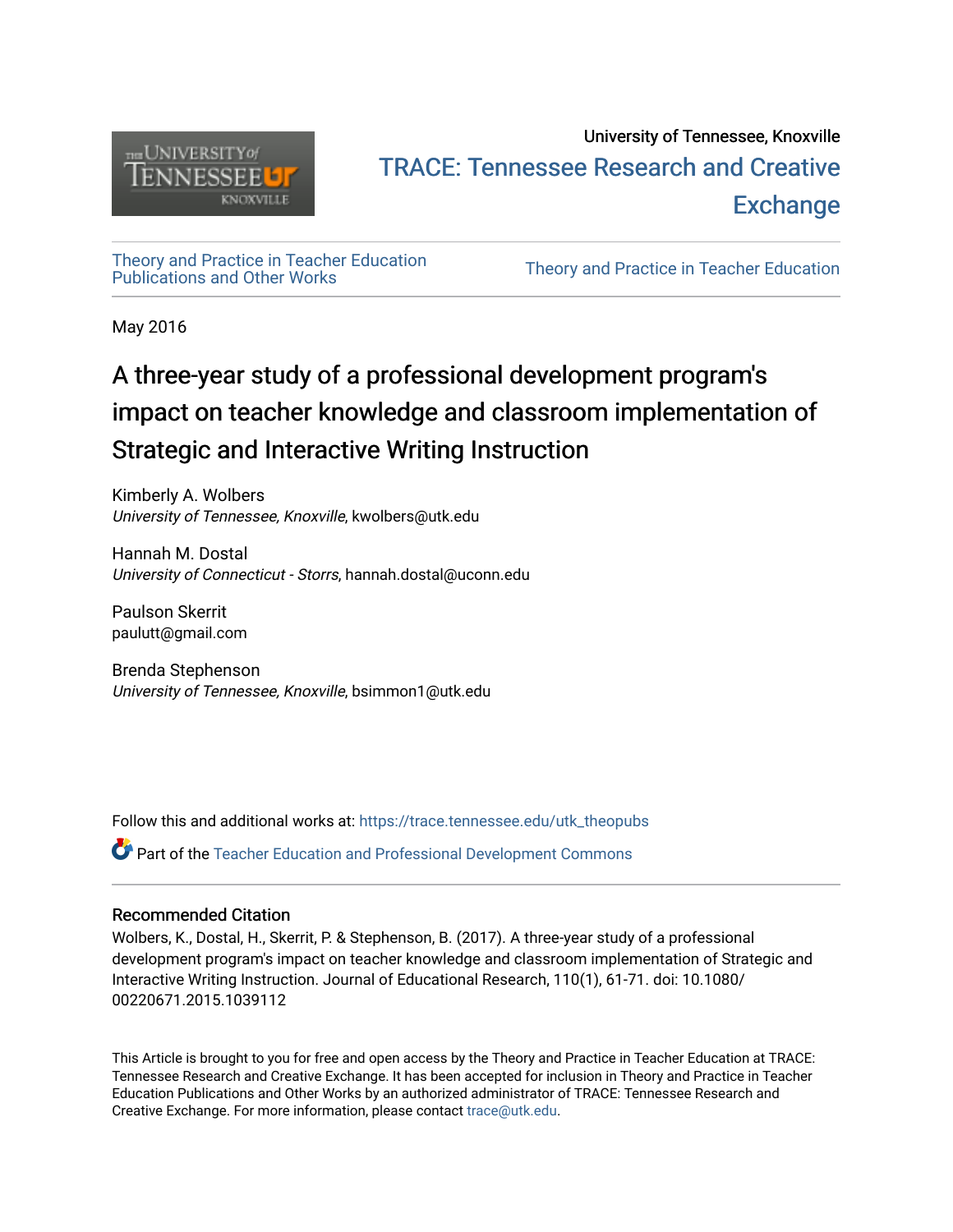#### **The impact of three years of professional development on knowledge and implementation**

This is a pre-copyedited, author-produced PDF of an article published in the Journal of Educational Research following peer review. The version of record [citation information below] is available online at https://www.tandfonline.com/doi/abs/10.1080/00220671.2015.1039112

Wolbers, K., Dostal, H., Skerrit, P. & Stephenson, B. (2017). A three-year study of a professional development program's impact on teacher knowledge and classroom implementation of Strategic and Interactive Writing Instruction. *Journal of Educational Research, 110*(1), 61-71. doi: 10.1080/00220671.2015.1039112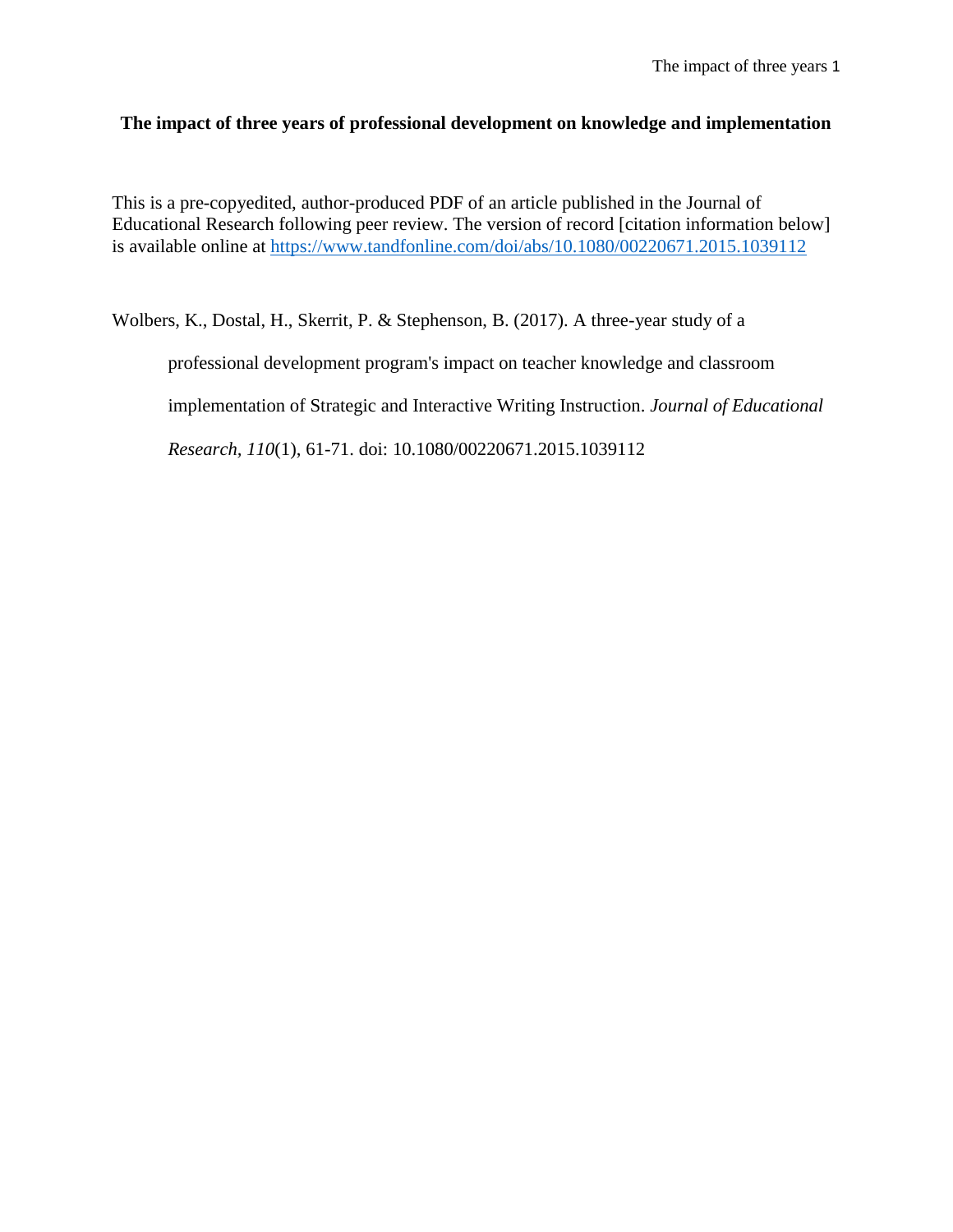#### **Abstract**

A professional development (PD) program for Strategic and Interactive Writing Instruction (SIWI) integrating effective PD features was implemented with teachers over three years. Using a one-way analysis of variance (ANOVA), it was examined whether length of participation in PD impacted *knowledge* and *ability to faithfully implement*. Findings indicate significant improvements with each year of PD; those who participated for three consecutive years received the highest possible ratings on knowledge as measured by the Levels of Use (LOU) and instruction as measured by the SIWI observation and fidelity instrument. Additionally, because of modifications to the PD program, it was examined whether the year of one's PD involvement impacted outcomes. Findings reveal that outcomes were strongest during the last year when SIWI mentors were present.

Keywords: professional development; teacher knowledge; instruction; deaf; writing; curriculum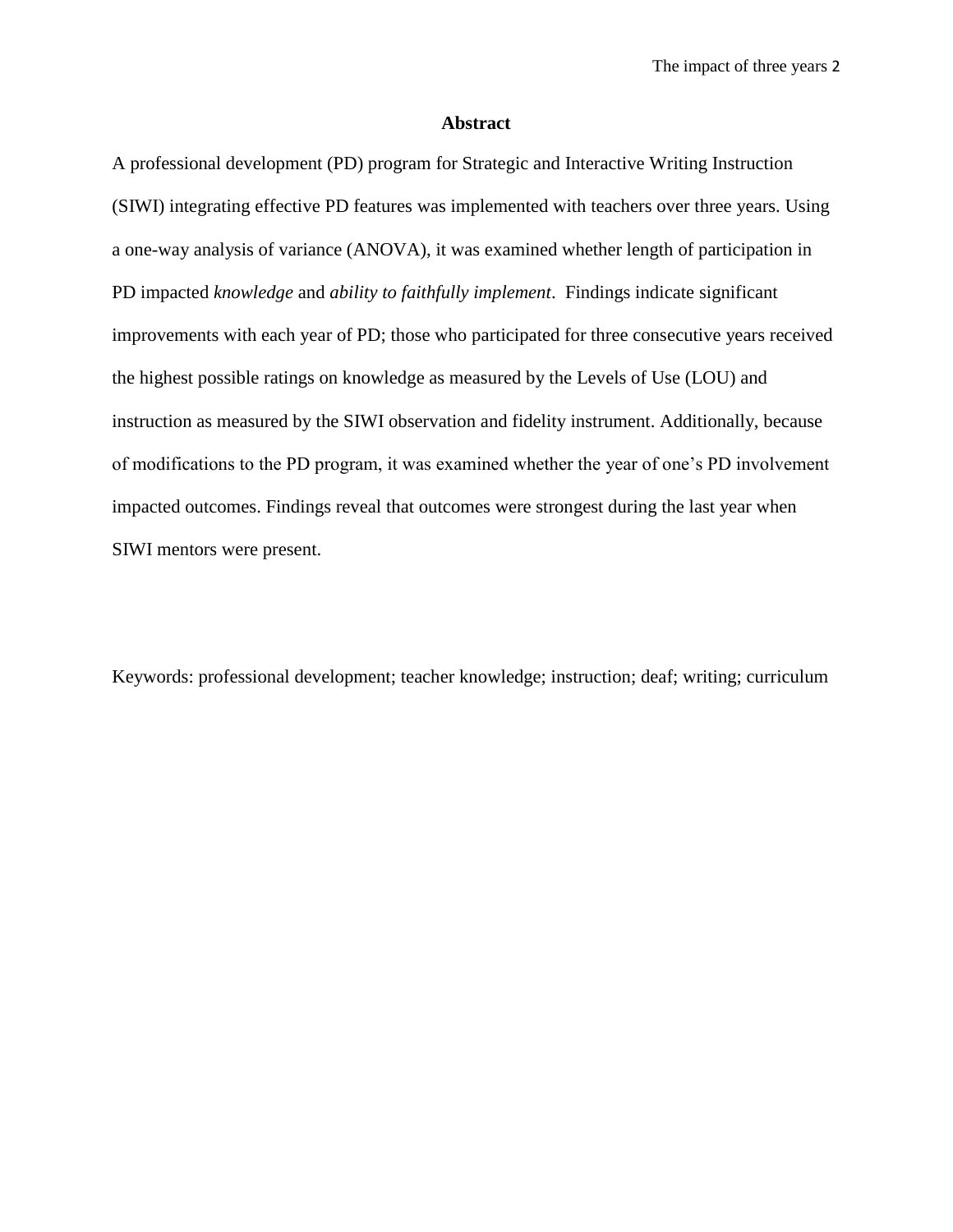#### **The impact of three years of professional development on knowledge and implementation**

To effect long-term instructional change, professional development (PD) programs must be structured so that teachers not only deepen their content and pedagogical knowledge but also build a desire to integrate key instructional principles into their current classroom practices, and feel prepared for implementation (Darling-Hammond & Richardson, 2009). A PD program for Strategic and Interactive Writing Instruction (SIWI) was carefully designed to reflect key features of effective PD models. The purpose of this study is to investigate the impact of the PD program on teachers' knowledge of SIWI and teachers' abilities to implement the SIWI writing instruction techniques in their classrooms faithfully. We draw from three consecutive years of data whereby teachers experienced various lengths of PD from one to three years.

SIWI is an instructional approach to guided, shared and independent writing for use with students who are deaf and hard of hearing. When teachers of the deaf and hard of hearing implement SIWI with high fidelity, their students are known to make significant gains with discourse-, sentence- and word-level writing skills (Author, 2008a; 2008b; 2012; 2014), writing fluency (Author, 2010a), expressive language (Author, 2014) and use fewer ASL features in writing (Author, 2013). Two of the major components of SIWI are drawn from evidence-based writing practices used with all learners, 1) strategy instruction in writing (e.g., Englert, Raphael, Anderson, Anthony & Stevens, 1991; Graham, 2006) where the writing process and strategies of expert writers are explicitly taught to novices, and 2) interactive approaches to writing (e.g, Author 2008b; Englert & Dunsmore, 2002; Englert, Mariage, & Dunsmore, 2006; Mariage, 2001) in which teacher and students engage in writing as a collaborative, guided activity. SIWI additionally incorporates elements drawn from second language acquisition research (Ellis, et al., 2009; Krashen, 1994) and language acquisition theory (e.g., Jackendoff, 1994) that provide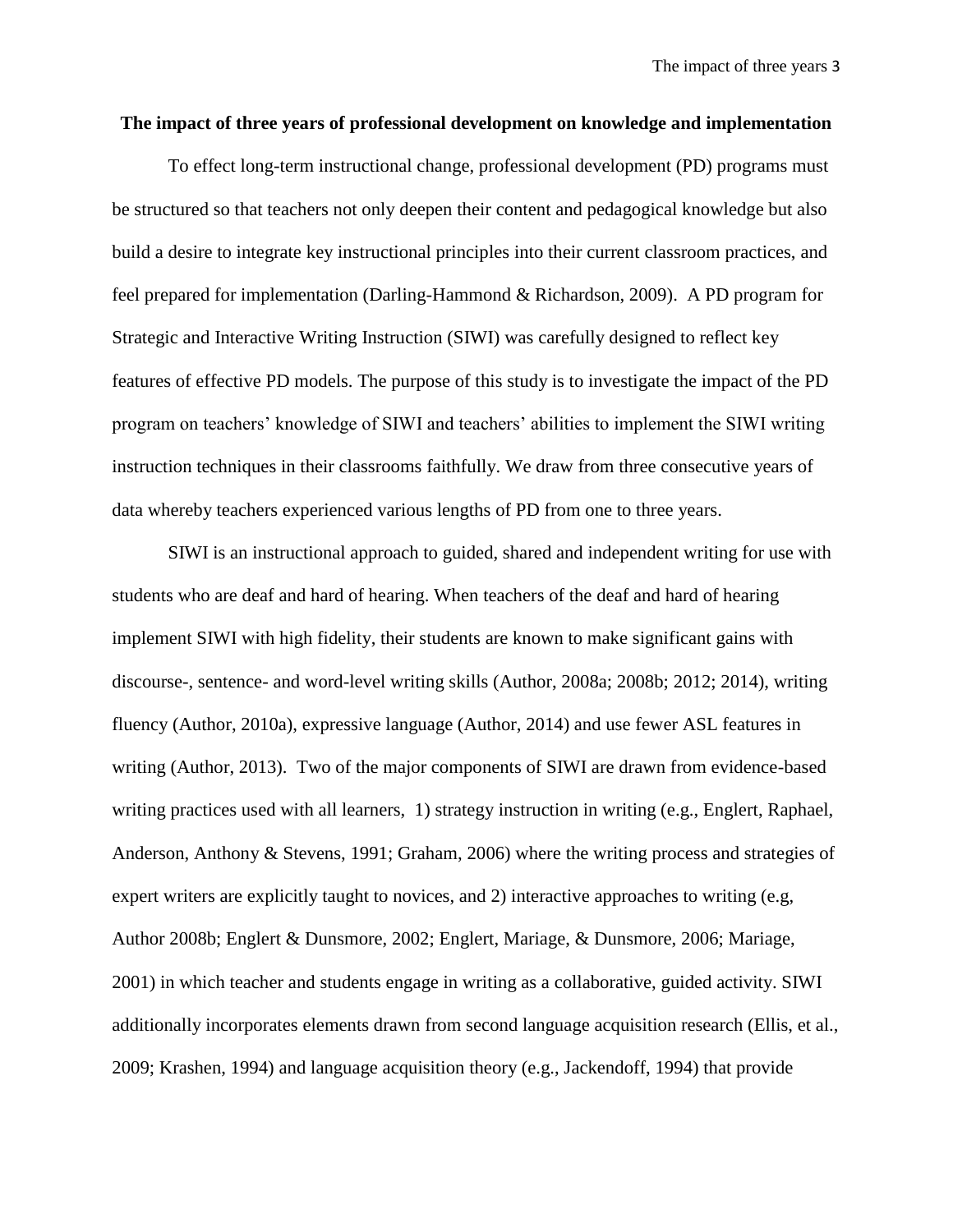teachers with strategies for managing the unique language needs of writers who are deaf and hard of hearing. There is explicit language instruction meant to build students' metalinguistic knowledge of American Sign Language (ASL) and English, and there are also opportunities for developing implicit competence such as frequent rereadings of the revised co-constructed text. The major driving principles of SIWI as well as the other contributing principles are more fully described elsewhere (see Author, 2008a; Author, 2012).

There are reasons why teachers who are new to SIWI might consider it a challenging approach to implement in the classroom. First, SIWI as a guided, collaborative writing activity requires students to be active participants in a dialogic, interactive process. As with other dialogic instructional approaches, the focus of a lesson can move in unintended directions in order to most effectively acknowledge and build on students' understandings (Mayer, Akamatsu & Stewart, 2002). SIWI is not a series of procedures but a contingently responsive pedagogy, whereby the teacher dynamically assesses students' understandings on a moment-to-moment basis during the dialogic exchanges, and then determines the next best steps. While a SIWI lesson is strongly guided by the language and literacy objectives the teacher designates for her students, it is far from scripted. Teachers may struggle to implement SIWI if their current instructional approach is more didactic in nature.

Second, SIWI contains specialized methods that allow teachers to be responsive to the various language needs of their students (Author, 2010a; 2010b). Many teachers, especially those in programs that make use of a range of modes of communication (e.g., ASL, spoken language, cueing systems), are likely to work with a highly diverse group of language users each year—some students may be fluent users of ASL, others may use spoken English or an Englishbased sign approach, and yet others may be severely delayed in a primary expressive/receptive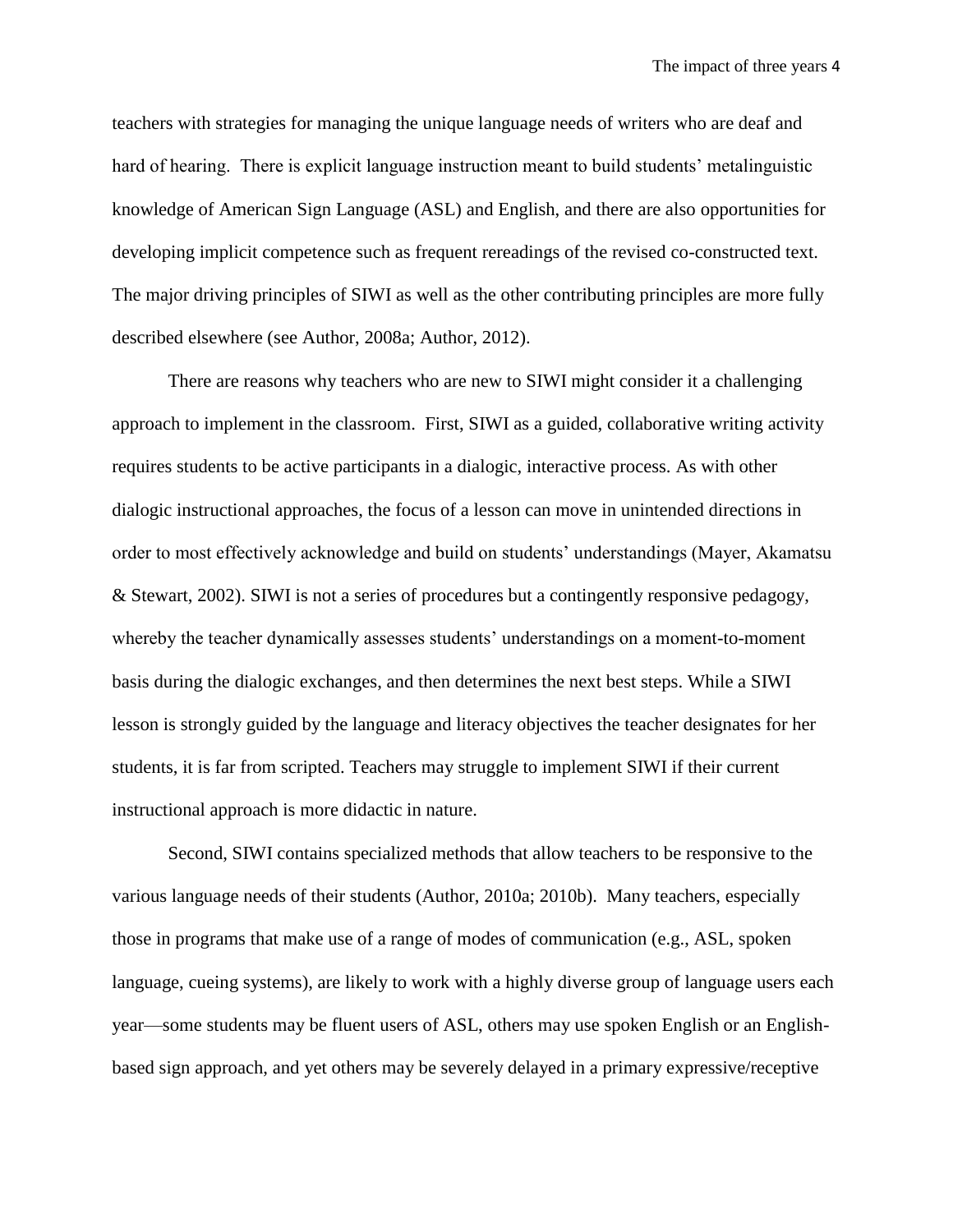language. While research has shown that SIWI can effectively flex to respond to the language demands of all of these students (Author, 2010; 2014), it can be cognitively demanding for teachers to consider multiple language approaches in one class. For teachers of the deaf and hard of hearing to become knowledgeable and flexible users of SIWI, an effective professional development model is necessary.

#### **Literature Review**

#### **Seven Features Model to Effective Professional Development**

Darling-Hammond and Richardson (2009) advocate against the "ineffective 'drive-by' workshop model" (p.2) and promote the adoption of a new paradigm of effective PD known to positively impact instructional practice and student outcomes. The seven effective PD features reported in their review of the research are summarized here. The features include: 1) deepens teachers' knowledge of content and pedagogy, 2) provides intensive and sustained training over time, 3) provides opportunities for active, hands-on learning, 4) allows teachers to acquire new knowledge, apply it to practice and reflect on the results with colleagues, 5) promotes collaboration and collegiality, 6) encourages the collection of data to measure improvements in teaching practice and student achievement, 7) complements ongoing reform efforts and school goals.

First, effective PD deepens teachers' knowledge of both content *and* pedagogy. When consideration is given to the pedagogical approaches that promote student understanding of content, instructional fidelity is strengthened and teachers build confidence (Lara-Alecio, Tong, Irby, Guerrero, Huerta & Fan, 2012). It is important to approach pedagogical practices in a nonprescriptive and intellectually stimulating manner so that teachers feel prepared to address the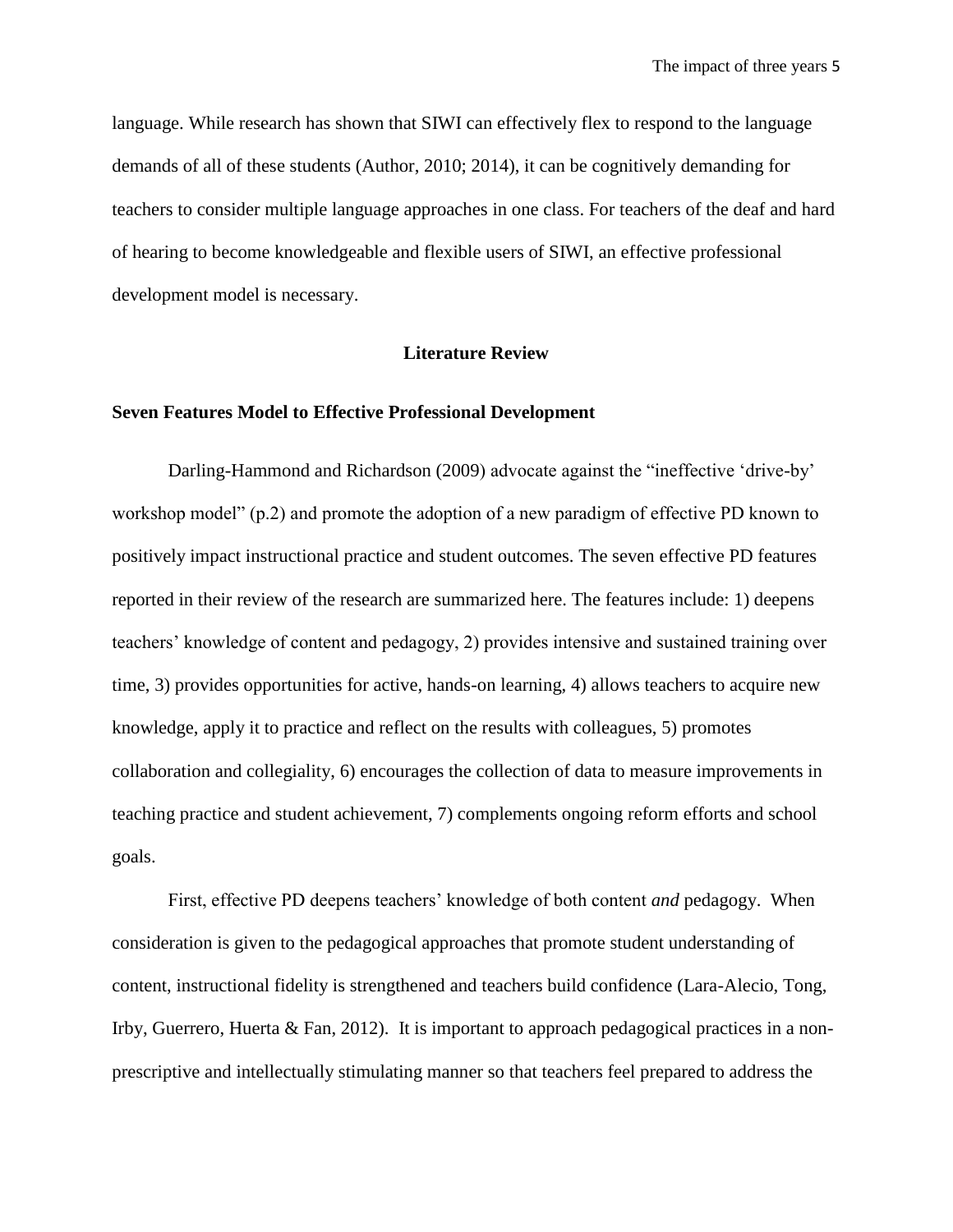complexities and unexpected events of classroom teaching using problem solving, inquiry and creativity (American Federation of Teachers [AFT], 2008).

A second feature of effective PD for teachers is that it provides intensive and sustained training over time, rather than a one-time event, and it occurs in the context of classroom-based experiences (Doppelt et al., 2009; Garet, Porter, Desimone, Birman & Yoon, 2001; Gersten & Dimino, 2001). Longer PD periods (e.g., more than 30 total hours spread over 6-12 months) have had a significant positive impact on teaching practices and student outcomes, likely because intensive and sustained PD efforts tend to extend to planning and classroom instruction with efforts such as coaching (Wei, Darling-Hammond, Andree, Richardson & Orphanos, 2009).

This leads to a third feature of effective PD--provides teachers with opportunities for active, hands-on learning such as stepping into instructional roles. This represents a shift in PD from merely learning about implementation to trying out instructional approaches, which teachers report as the most valuable type of PD (Wei et al., 2009). One way to support active, hands-on learning is through the use of video models. For example, teachers might first view video models and then attempt implementation in a natural setting with support such as real-time feedback from peers. In this way, PD involves viewing, coaching, modeling and the making of, what Masats and Dooly (2010) refer to as, "socio-constructivist" teaching (p. 1152). Viewing video models featuring the teacher or colleagues implementing the new techniques and experiencing successes can lead to a higher likelihood of adoption and maintenance (Gersten & Dimino, 2001; Fine, Tinzmann, Anderson, Anderson, and Pitlik, 1998), as it can help teachers maintain a focus on the instructional goal (Baker and Smith, 1999). An active, hands-on approach with the incorporation of video models promotes a sense of achievability among teachers by bringing them face to face with the differences that exist between their previous and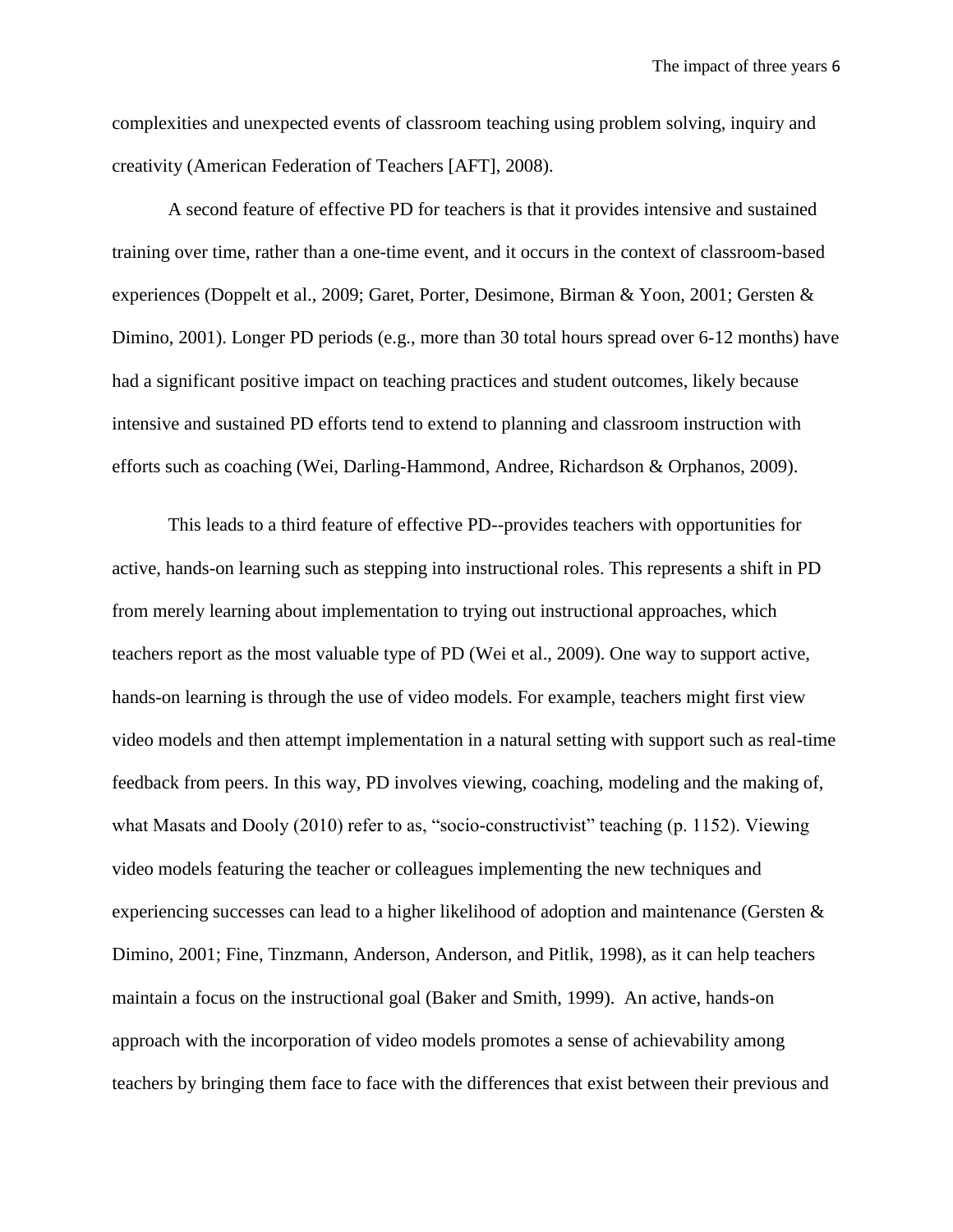current practices (Gersten & Dimino, 2001).

A fourth feature built into effective PD is a structure that allows teachers to acquire new knowledge, apply it to practice and reflect on the results with colleagues. This works in tandem with a fifth aspect of effective PD—collaboration and collegiality. Teachers may meet regularly with others who are both knowledgeable about the intervention and able to provide contextspecific feedback (Garet et al., 2001; Gersten & Dimino, 2001; Pella, 2011). They may engage in practical tasks of implementation as they work with their own students, and then use these opportunities to be observed, assessed, and reflect on the new practices with other teachers (Vasumathi, 2010). In fact, effective PD is often designed as a partnership between experts and teachers, or involves practitioners centrally in the program as coaches or team leaders (AFT, 2008). Throughout the PD program, it is desirable for guidance to be offered not only by researchers but by coaches, mentor teachers and teacher peers who serve as facilitators and team leaders (Baker & Smith, 1999; Gersten & Dimino, 2001; Short, Echevarria and Richards-Tutor, 2011). A collaborative approach to PD promotes collegial networks at schools, which can provide teachers with the support structures they need to tackle new instructional approaches (Baker & Smith, 1999; Garet et al., 2001; Gersten & Dimino, 2001). Teachers who collaborate regularly exhibit confidence in the classroom, realize gains in student achievement and are synergized along a pathway toward long-term capacity development (Pella, 2011).

A sixth critical feature of an effective PD program is that it encourages the collection of data to measure improvements in teaching practice and student achievement. Teachers may selfassess their practice through formalized protocols like fidelity observation instruments to provide evidence of the faithfulness of instruction or they may use less formal approaches such as reflection and group discussion which can reveal metacognitive insights into changes in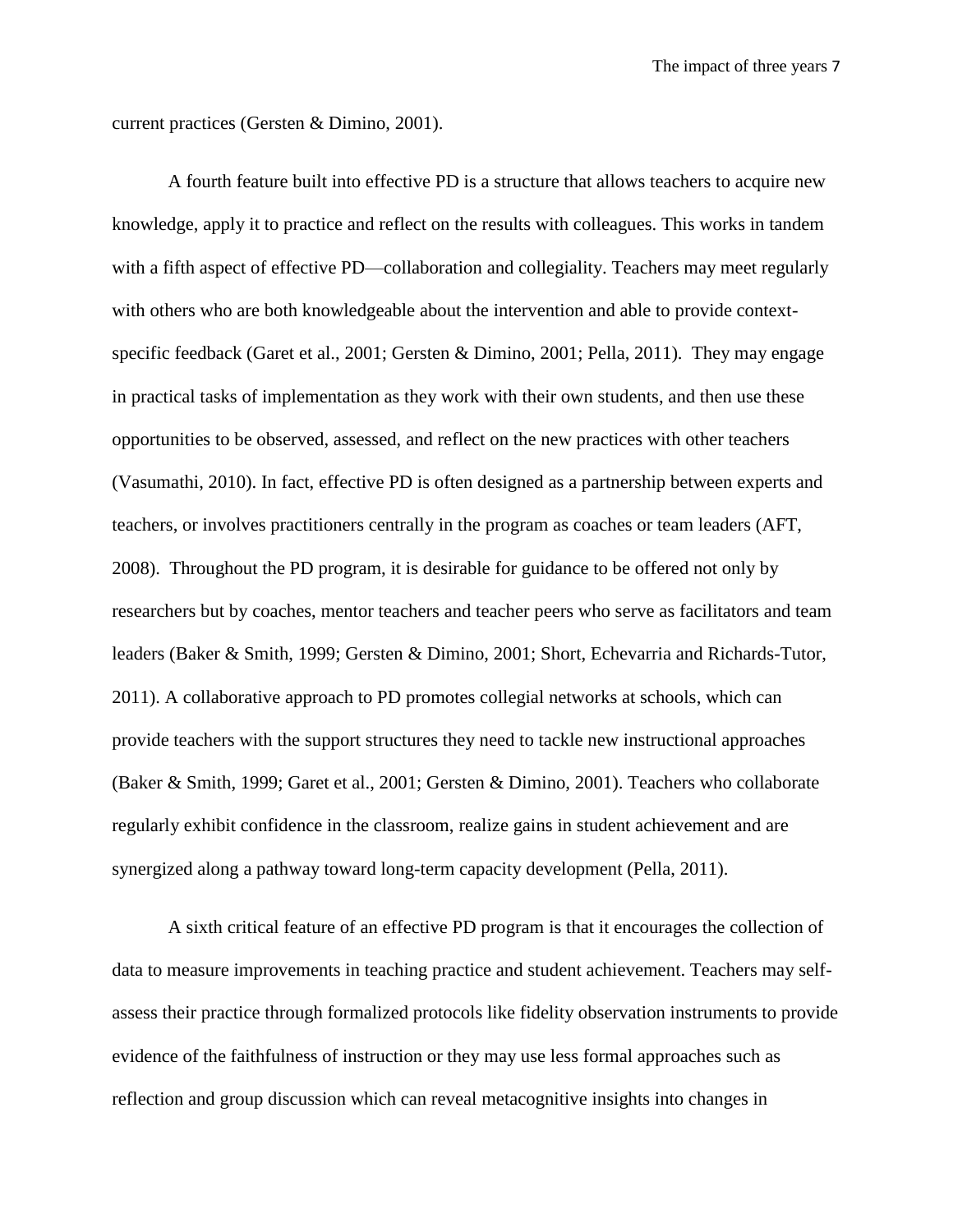confidence levels (Author et al., 2009; Baker and Smith, 2000; Orr & Mrazek, 2010; Short et al., 2011). Further, when teachers discover improvements in students' scores or performance as a result of their instruction, there is motivation for prolonged classroom application and an instructional belief system change (Doppelt, et al., 2009; Gersten & Dimino, 2001; Short et al., 2011).

The final feature of effective PD discussed here is that it complements ongoing reform efforts and school goals. For example, if clear and explicit connections are not made between the PD content and the curriculum or standards teachers must use, they may regard the practices as irrelevant (AFT, 2008). It is critical that a PD program consider context and specific school variables when working with teachers. A PD program where there are meetings with teachers before and after implementation can allow facilitators to learn of the teacher's unique teaching circumstances and lead to ways in which the PD content can be explicitly connected with the teaching context demands. Such an approach not only leads to greater implementation but has resulted in teachers who can seamlessly align the principles and practices of the intervention with the reform efforts and goals that drive daily practice in their local settings (Page-Voth, 2010). Successful integration of new practices then reduces the likelihood that teachers revert back to their former practices (Easterbrooks et al., 2009).

The SIWI PD that was offered to teachers over three consecutive years embodies aspects of the seven features, effective PD model described. When evaluating the impact of PD, there is a need to move beyond self-report teacher data to include small scale studies (Hill, Beisiegel, Jacob, 2013). In this study, teacher outcome data related to knowledge and instructional fidelity were collected in each of the three of years of the study to measure whether the length that one participated in SIWI PD had a statistically significant impact on outcomes. At the same time,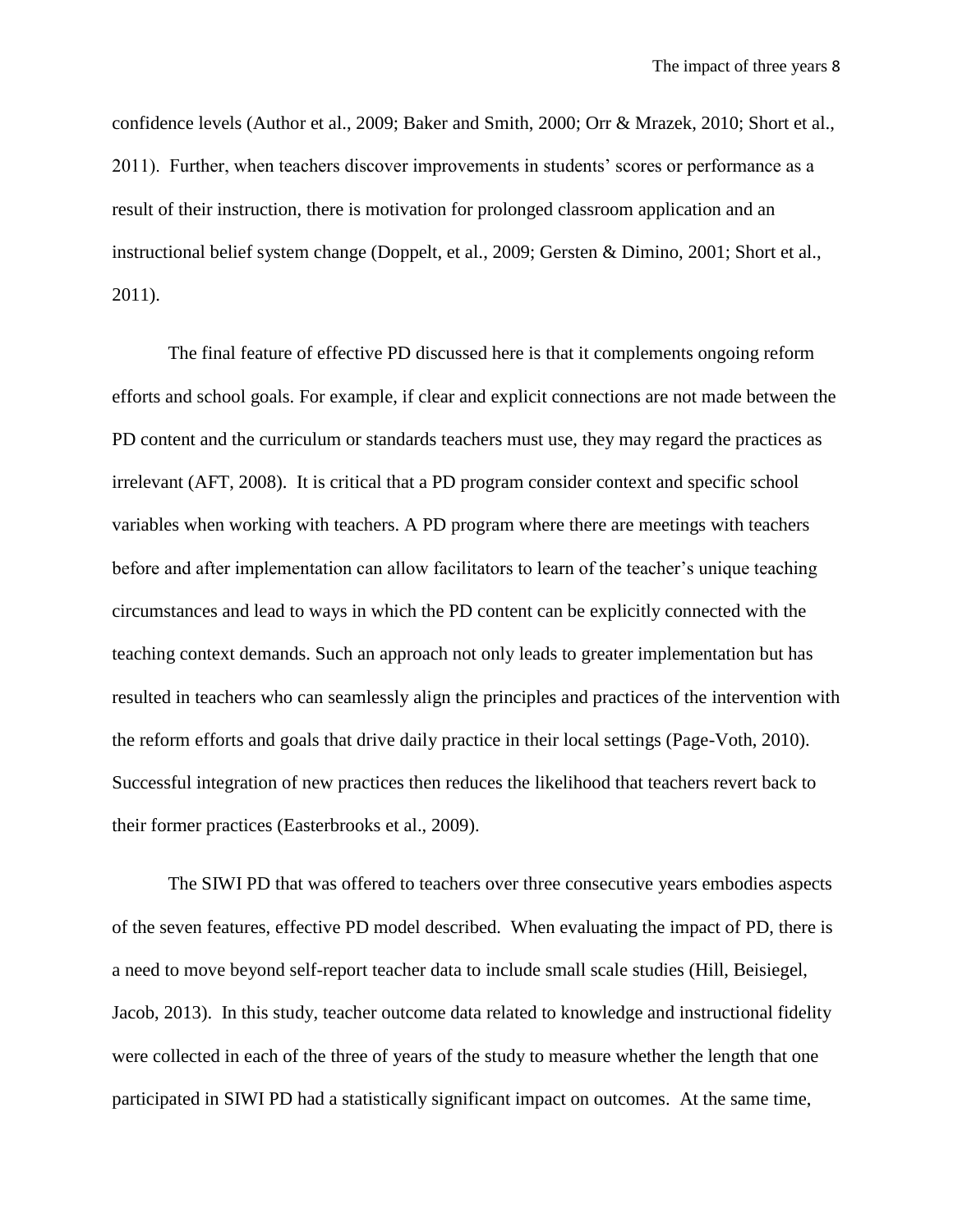slight modifications were made to the second year of the PD program to continually improve upon the base model. We additionally inquire whether yearly revisions to the program led to statistically significant improvements in teacher outcomes. The research questions include: 1) Does the length of participation in SIWI professional development have a significant impact on knowledge and instruction? and 2) Does the year of SIWI professional development (as provided in 2010, 2011, or 2012) have a significant impact on either first year or second year participants' knowledge or instruction?

#### **Method**

The SIWI PD program was offered annually with state funding from Improving Teacher Quality grants between the years 2009 and 2012, and data were collected over the last three years from 2010 to 2012. For each of those years, two levels of SIWI PD were offered--a beginner training program for those new to SIWI and an intermediate program for those who were returning for a second year of PD. There were approximately 30 total participants each year (i.e., 29, 34 and 29 respectively), and slightly less than half of the total number annually were second year participants in the intermediate program (i.e., 14, 13, 13). In 2012, a third program was offered to accommodate an advanced group of teachers who had attended two years of previous SIWI training programs and who had an interest in becoming SIWI mentors for other teachers in their school programs or regions. Six additional teachers attended in 2012 as a part of the advanced third year group.

#### **Participants**

The teacher participants who attended the SIWI PD were highly diverse in their teaching experience, ranging from 1 to 35 years of teaching. There were classroom teachers of the deaf and hard of hearing from residential and public schools, as well as itinerant teachers and a few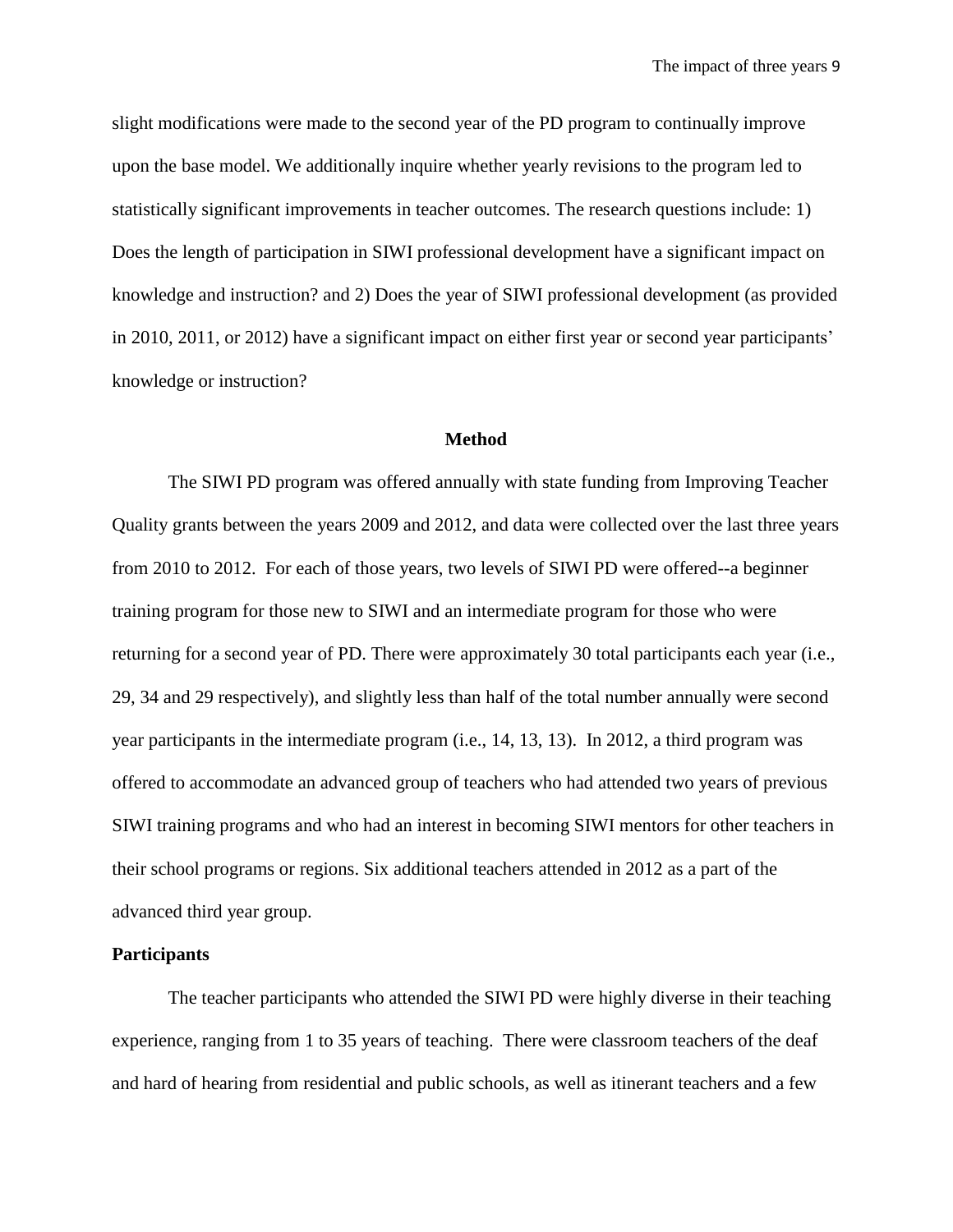speech-language pathologists. Teachers were from all parts of the state and represented every grade level, content area, and program philosophy (i.e., total communication, listening and spoken language, and bilingual). Teacher participation in the current study ranged from 60-90% and reflected the same diversity described above.

#### **SIWI Professional Development Programs**

The PD programs included summer and fall components each year. The summer weeklong workshops were structured so that teachers learned SIWI fundamentals and practiced instruction alongside their peers. For first year participants, the workshop primarily provided an introduction to SIWI driving principles. Second year participants engaged in more independent planning for integration of SIWI into their classrooms, and third year participants were developing capacities for SIWI mentoring. The summer workshop was then followed by a fall visitation to the teachers' classrooms to provide onsite coaching. In 2012, a spring online session was added to the program.

**Summer Weeklong Workshop.** At the start of each summer workshop, the PD team conducted pre-workshop interviews with all participants to assess their levels of knowledge and use of SIWI. The PD team consisted of university researchers as well as five teachers of the deaf and hard of hearing who were selected to serve as instructional team leaders. Instructional team leaders were mainly teachers who had already been trained in SIWI and were implementing it effectively in the classroom. PD team members would rotate responsibilities between the first year, second year and mentor groups; as such, all team members were engaged to some extent in the PD for all three groups (i.e., year one, year two, and mentor groups). Although the groups were in different rooms for much of the week, there were scheduled opportunities when teachers could come together to ask questions and share experiences.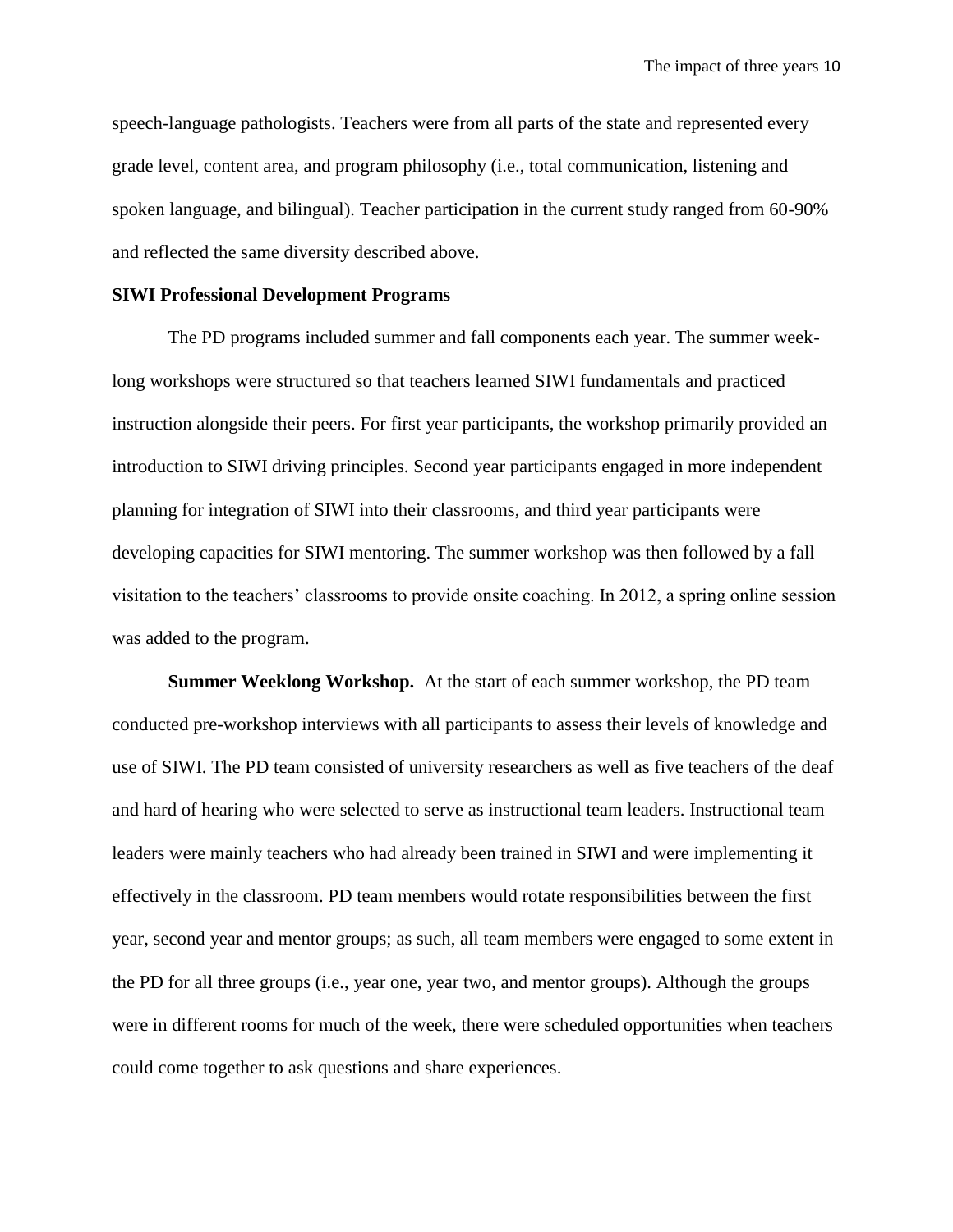*Program for first year participants*. The program for first year participants was structured so that teachers were introduced to new information related to the theoretical underpinnings or instructional principles of SIWI, and were provided with example video models or prior SIWI research in large group format in short segments of 45 minutes to 1 ½ hours. Each large group session was followed with small group discussion, hands on activity or practice whereby team leaders could assist or guide as necessary. Each year, the workshops were purposefully aligned with the student summer camps occurring on campus so that teachers could experience a more authentic teaching experience. Teachers were divided into small instructional groups, mainly based on their communication philosophies of using spoken language or sign language, and then were matched with small groups of campers who are deaf and hard of hearing accordingly. Early in the week, the teachers and campers met for an interactive activity such as a scavenger hunt, game playing or agility task (e.g., cup stacking). The purpose of this activity was to provide a shared experience about which each group could write, and to capture the event in pictures to support students with lower language proficiencies during writing. Later in the week, the teachers and students came together a second time to recount in writing the experiences they had shared at camp. Teachers each rotated into the instructional role during implementation of SIWI, while PD team members and second year participants were there to assist or step in as needed. After instruction, the teachers reviewed video of their instruction in small groups and engaged in self-evaluation and reflection using the SIWI fidelity instrument. The writings of campers were published in a camp newsletter that they were able to take home.

*Program for second year participants.* Much of the program for second year participants was aimed at developing a deeper and broader understanding of the SIWI model. Once the major driving principles of SIWI were reviewed, focus was given to additional topics with wider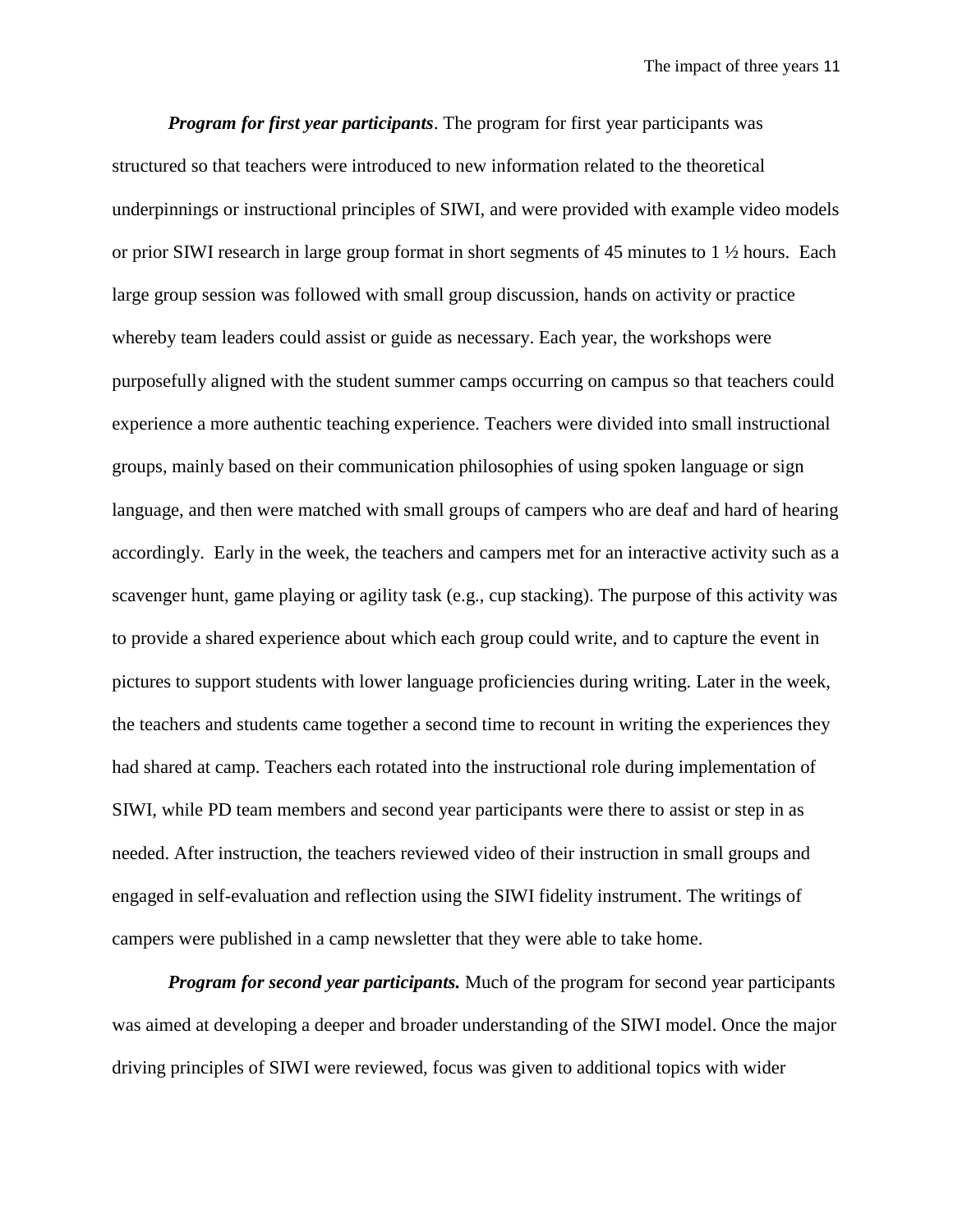application or greater complexity. Session topics included exploring other genres, writing in the content areas, working with emerging writers, working with students having additional disabilities, and responding to the wide range of language diversity in the classroom.

Practice activities changed over the years. During the 2010 workshop, teachers worked in small groups to plan for mock implementation of SIWI using the first year participants as students. They led an art activity with sequenced steps, and then engaged the group in writing an explanation paper. As a part of this experience, teacher participants constructed instructional materials they could use in their own classrooms such as graphic organizers for the text structure, or visual scaffolds representing the writing process. After teaching the mock lesson, teachers reviewed their videos and conducted a self-evaluation of their instruction using the fidelity instrument. In 2011, teachers worked independently on planning for SIWI instruction in their own classrooms rather than engaging in a group mock activity. They first developed a year-long plan that was based on their students' current levels of performance while integrating the content expectations. Teachers selected and designed two writing projects from their year-long plan, one that would be implemented when school first began and one that would occur later in the academic year. These projects were to be focused on different genres and to differ in the amount of class time needed (e.g., 2 day project vs. 2 week). For each project, teachers needed to consider who might be the audience and in what format the class might publish the project. They additionally created any visual scaffolds or instructional materials that would be needed. The 2012 summer workshop was a more enhanced version of the 2011 program. Teachers were given year-long and project planning sheets that guided every step of their work. The year-long planning sheet was a chart that guided the alignment of Common Core State Standards (CCSS) for writing, language and content with students' objectives derived from the previous year's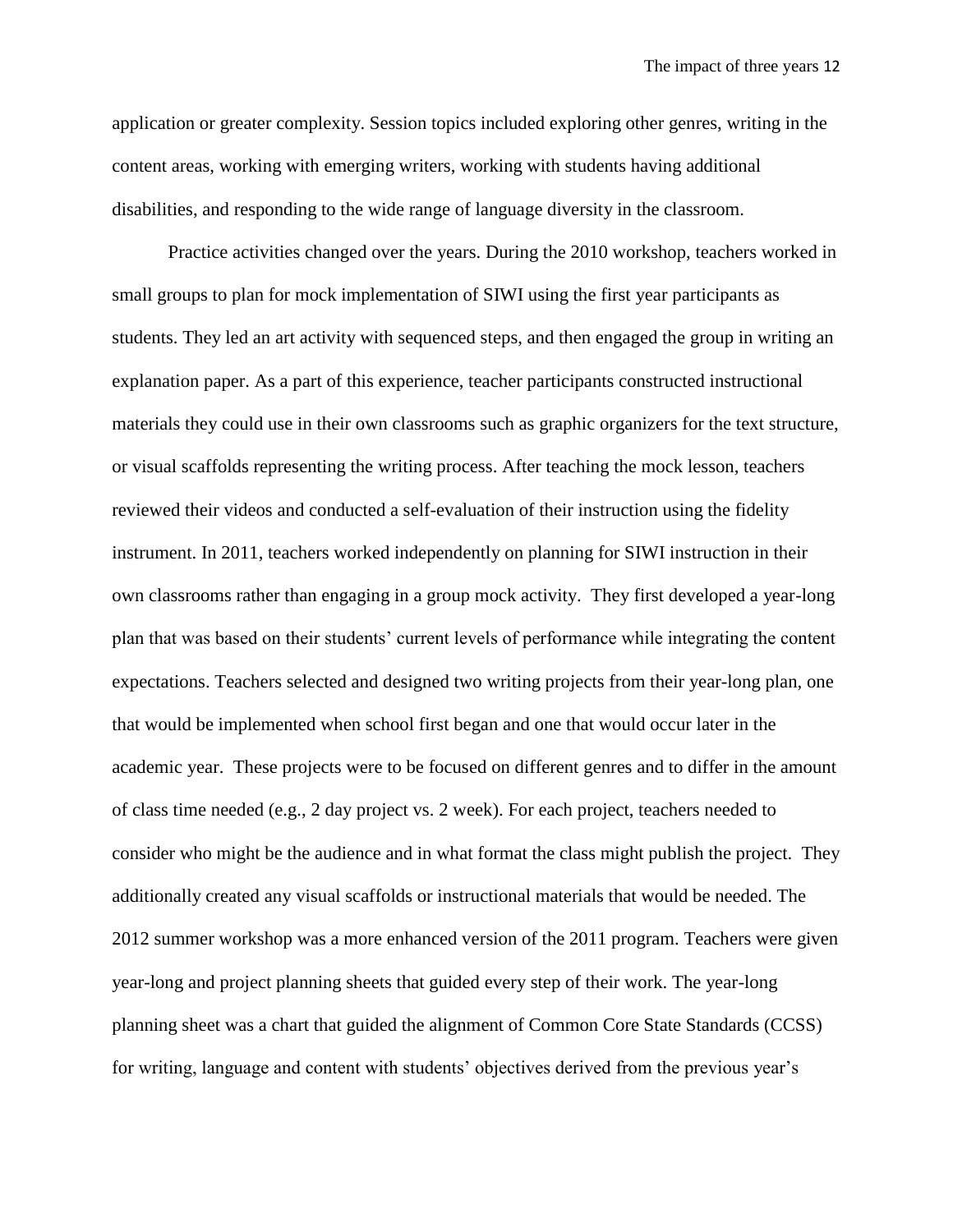assessment data and writing samples. Teachers recorded the CCSS by academic quarters and indicated writing projects associated with the focus objectives for each quarter. Teachers selected two writing projects from their year-long plan to more fully develop during the workshop, and a project planning sheet was completed for both projects. The project planning sheet had spaces for teachers to provide a description of the project, the estimated length, the audience and purpose, the genre, the plans for publishing the writing, the methods for monitoring writing, language and/or behavior objectives, and a place to describe how strategy instruction and materials would be incorporated. Teachers in 2012 also received consultation and input from third year participants. In both the 2011 and 2012 years, teachers presented their planning and projects to the first year participants at the end of the week.

*Program for third year participants.* Six teachers attended the 2012 PD program as third year participants. They attended a full day training session on the Saturday prior to the start of the week long summer workshop, and also attended half days during the week. During the full day session, teachers were given different scenarios involving fictitious colleagues who were struggling to implement SIWI. They worked together to analyze the situations, discuss different ideas for mentoring the fictitious teachers, and role play a few approaches. During the week, the third year teachers were engaged in mentoring activities with both first year and second year participant groupings but were largely involved with supporting second year participants with their program planning.

*Workshop evaluation*. At the conclusion of the summer workshop, participants were asked to complete an anonymous survey where they reported if they found the summer workshop to be useful, whether they plan to implement SIWI in their classroom, and if they felt ready to implement SIWI. A total of 84 out of 98 surveys were returned from the participants, resulting in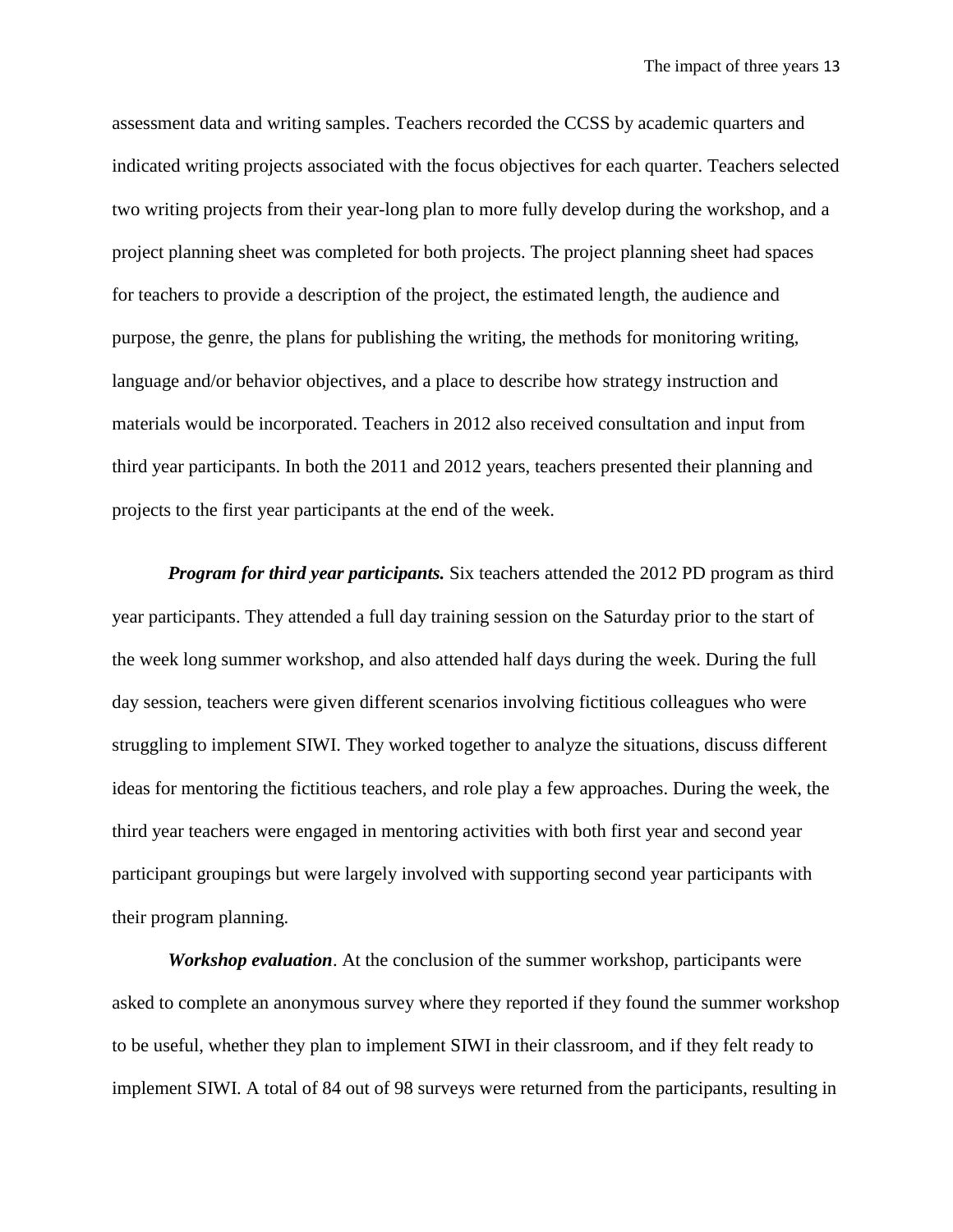86% completion rate. All participants found the workshop information was useful to them, with the majority of respondents remarking that the approaches to metalinguistic knowledge and linguistic competence were new to them. Approximately 98% of teachers responded that they planned to implement SIWI in their classrooms, and all teachers who completed the evaluation said they felt somewhat ready to very ready to implement SIWI.

**Fall Classroom Visitation.** Onsite coaching was available to each teacher who attended the summer workshop, in the form of a fall classroom visitation. During the classroom visitation, interview and observation data were additionally collected. Teachers were contacted in advance to determine an agenda for the scheduled visit. For approximately 61% of the teachers  $(N=40)$ who were already implementing SIWI, a PD team member viewed one of their SIWI lessons and collected observation data. After the lesson, the PD team member and the teacher would generally have a conference to share questions, feedback or reflections. For teachers who had not been implementing SIWI, no observational data were collected. Rather, at the discretion of the teacher, the PD team member and the teacher would engage in co-planning or co-teaching, or the PD team member would model a SIWI lesson with the teacher's students. Because teachers did not have to be implementing SIWI to participate in interviews, approximately 90% of teachers (N=59) engaged in at least one interview over the course of the 1-3 year PD program. A small number of teachers had moved, changed positions within the school, or were not available during the school visit.

**Spring 2012 Online Session.** In 2012, a spring online session was also added to the PD program. Teachers were asked to read an article on Dialogic Inquiry, attempt implementation in the classroom and then come together for an online discussion. The online session afforded teachers the opportunity to start learning about and practicing the principles of interactive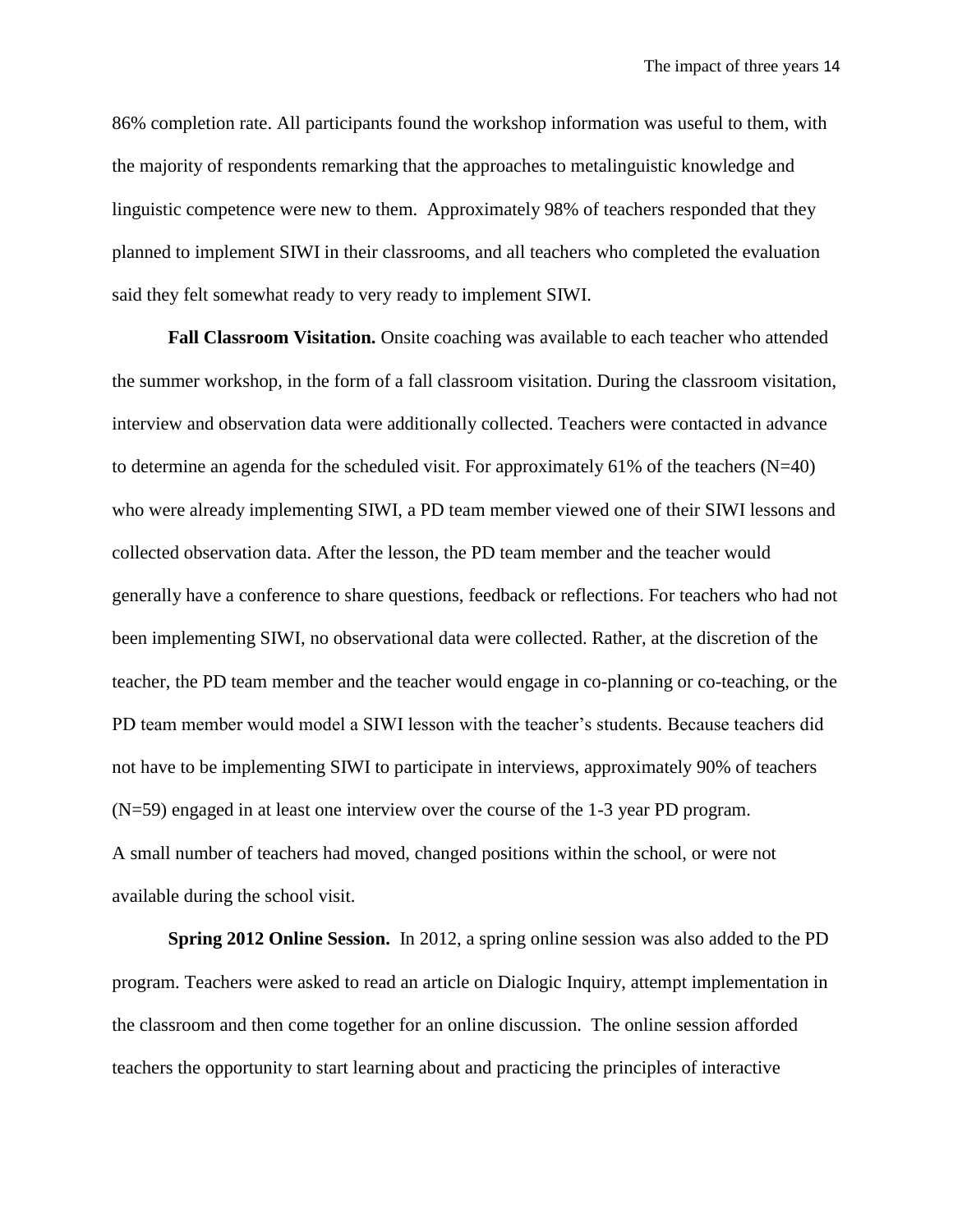instruction that are central to SIWI before attending the summer workshop and being introduced to the full SIWI model.

In Table 1, specific aspects of the SIWI PD program are aligned with the seven effective PD features we have outlined in this paper.

[Insert Table 1 here.]

#### **Data Sources**

In this study, we utilized data associated with three years of SIWI PD to examine the impact that one's length of participation in SIWI had on development of SIWI knowledge and ability to faithfully implement SIWI.

**Knowledge of SIWI.** Pre- and post-workshop interviews were conducted with teachers using the Levels of Use (LoU) protocol. The LoU is a measure that has been used for nearly 40 years, including in recent educational studies (c.f., Baker & Smith, 1999; Easterbrooks et al., 2008; Tunks & Weller, 2009), to examine interview responses with regard to one's knowledge and use of an innovation (Hall, 2013; Hall & Loucks, 1977). In this study, the standard LoU protocol was modified to inquire specifically about the teachers' knowledge of and use of key features of SIWI. The protocol included seven categories associated with integrating innovative practices: knowledge, acquiring information, sharing, assessing, planning, status reporting and performing. The full set of interview questions can be viewed in the Appendix.

Design of the LoU was based in part on earlier research by Fuller (1969) that identified teachers' developmental concerns occur in a predictable pattern, evolving from concerns about self, to concerns about the teaching task, to concerns about student impact. When applied to innovation adoption as with the LoU, there are levels of common and identifiable concerns that persons go through when implementing. Such a construct recognizes that change is a process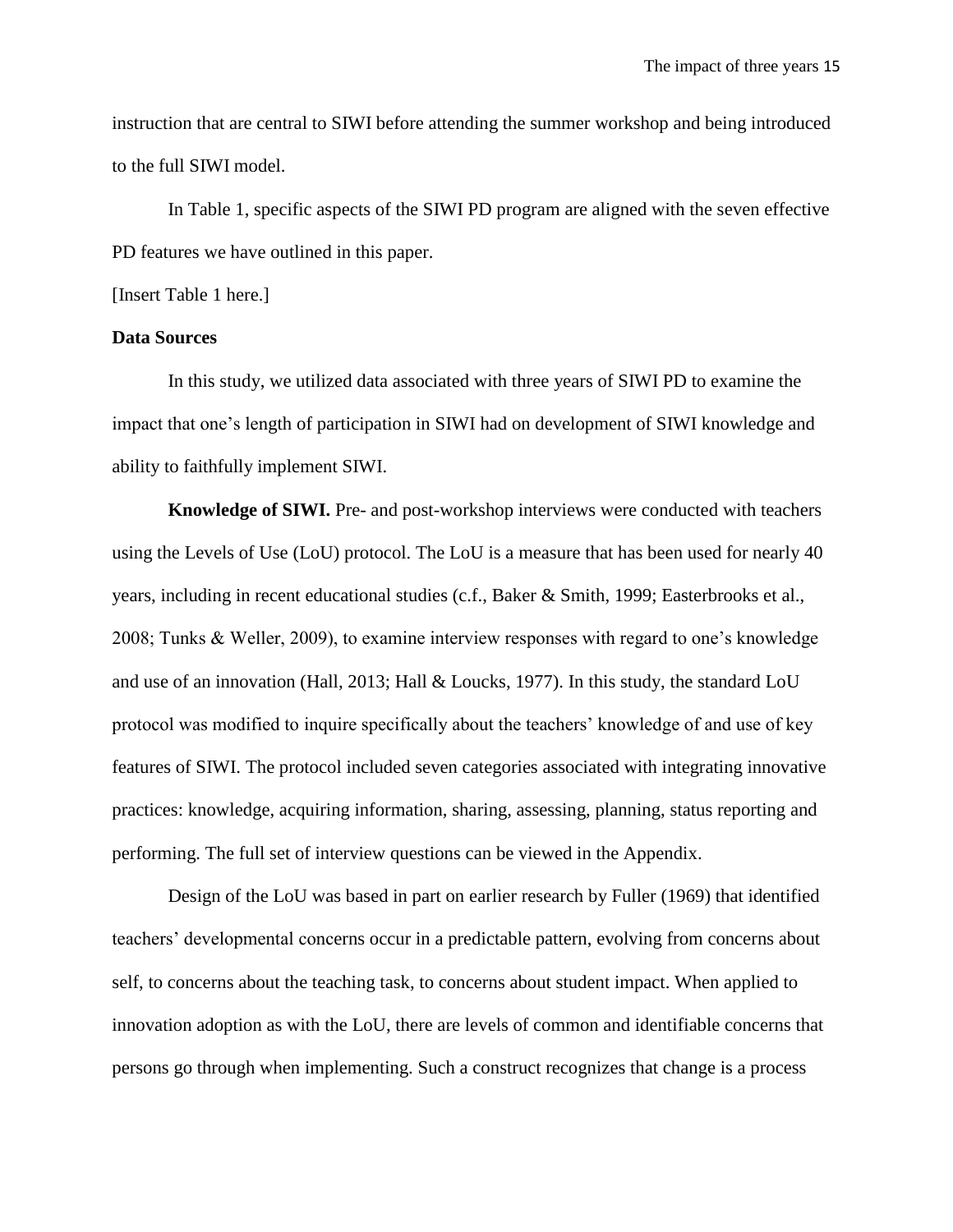rather than a singular event, and that different behavioral profiles exist along a continuum of novice to expert users (Hall, Loucks, Rutherford & Newlove, 1975).

Participants are rated according to the eight levels of use: nonuse, orientation, preparation, mechanical use, routine, refinement, integration and renewal. If rated *nonuse*, there is no knowledge of the innovation or no involvement. *Orientation* would indicate that the person has begun acquiring information. *Preparation* indicates the user is preparing to use the innovation for the first time. A rating of *mechanical use* indicates the person is implementing the innovation in a stepwise fashion with little reflection. *Routine* indicates the person is using the innovation in a routine manner with little attention given to improving it. When one receives a rating of *Refinement*, the person has begun to vary implementation to increase its impact on clients (students). A rating of *integration* indicates changes to the innovation have transpired as a result of collaborating with colleagues. The highest rating of *renewal* is given to persons who explore major modifications to the innovation or alternatives that would increase its impact on clients (students). We quantified the ratings for comparison by assigning a value to each level of use with the lowest value (0) equated with nonuse, and highest (7) with renewal. Refer to Hall, Loucks, Rutherford, and Newlove (1975) for access to the full LoU rating chart with fully detailed operational definitions for each level of use.

The LoU is a criterion-referenced measure with operationally defined stages based on a concerns-based model, suggesting criterion validity. Indeed, prior research has reported on the validity of the LoU by comparing the ratings of LoU interviewers with the ratings of ethnographers who observed in the same teachers' classrooms for an entire day; the correlation coefficient was .98 (Hall, 2013; Hall & Loucks, 1977). Further, inter-rater reliability based on nearly 1,400 interviews ranged between .87 and .96. (Hall, 2013; Hall & Loucks, 1977). In the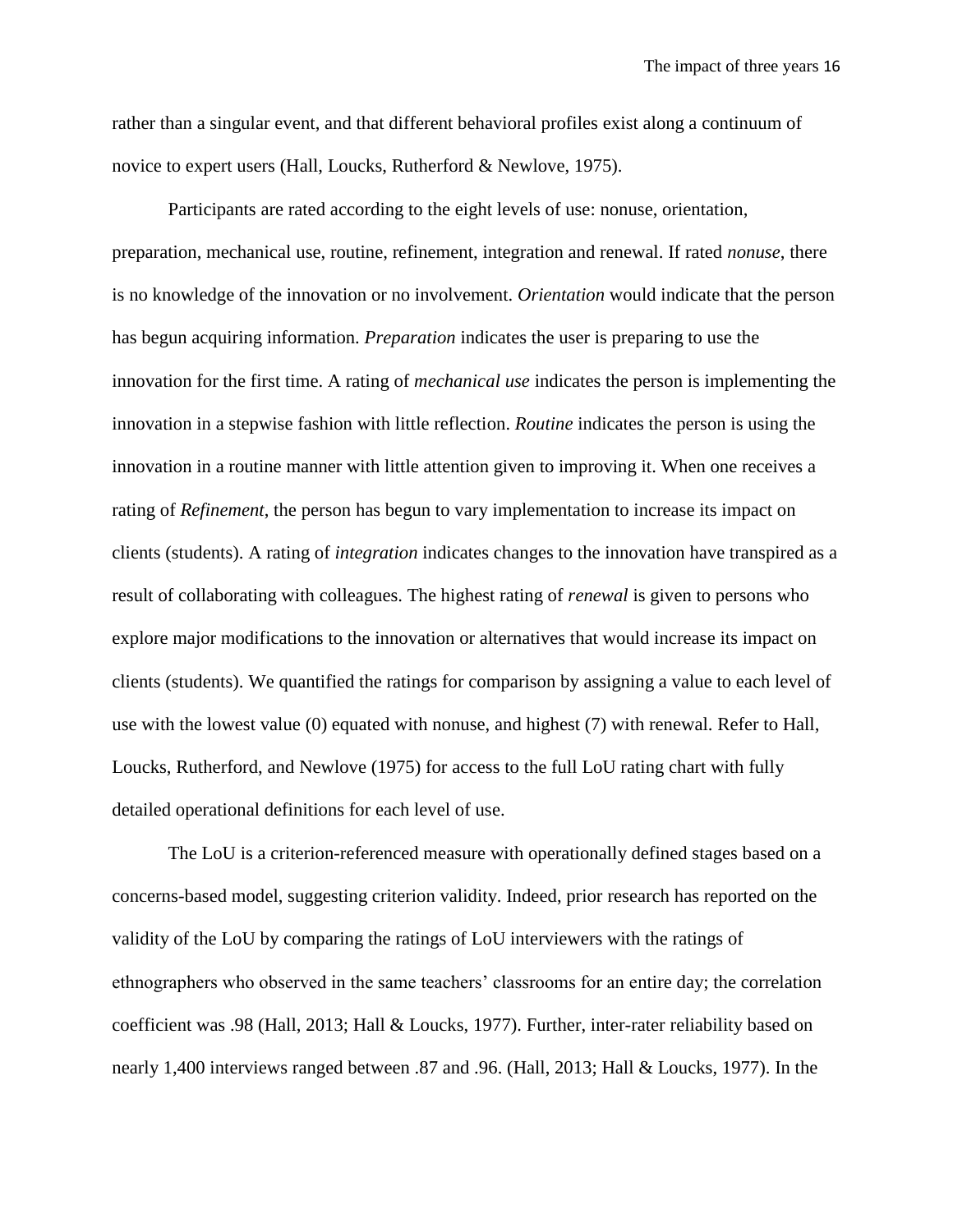current study, more than 10-percent of LoU responses were scored by three of the researchers for inter-rater reliability, and the associated intraclass correlation coefficient was 0.984. When LoU scores differed by rater, they were not more than one level apart.

**Instruction of SIWI.** Post-workshop observations were conducted to evaluate the PD's influence on instructional practice. The SIWI observation and fidelity instrument (Author, 2007) was used to rate fidelity to 27 instructional indicators. Five indicators related to strategic writing instruction (e.g., skills and strategies are taught in the context of producing text), 11 indicators were linked to interactive writing instruction (e.g., students are invited to participate in the construction of text), 3 indicators were tied to building metalinguistic knowledge (e.g., when ideas are offered in ASL, there is an established way of recording the ideas in a separate space), and the remaining indicators were linked to curriculum/content, instructional procedures and audience. The level of implementation was determined by rating the presence of each indicator (from strongly disagree  $= 1$  to strongly agree  $= 4$ ) such that scores of 3 or 4 demonstrated significant and sustained use of the SIWI principles. Approximately 10% of the observation data were scored by three of the researchers for inter-rater reliability, and the associated intraclass correlation was 0.858.

#### **Data Analysis**

Data were analyzed using one-way Analysis of Variance (ANOVA) and pairwise comparisons. Paired-samples t-tests were also utilized to supplement data analyses associated with research question one.

#### **Results**

#### **Research question 1**

Does the length of participation in SIWI professional development have a significant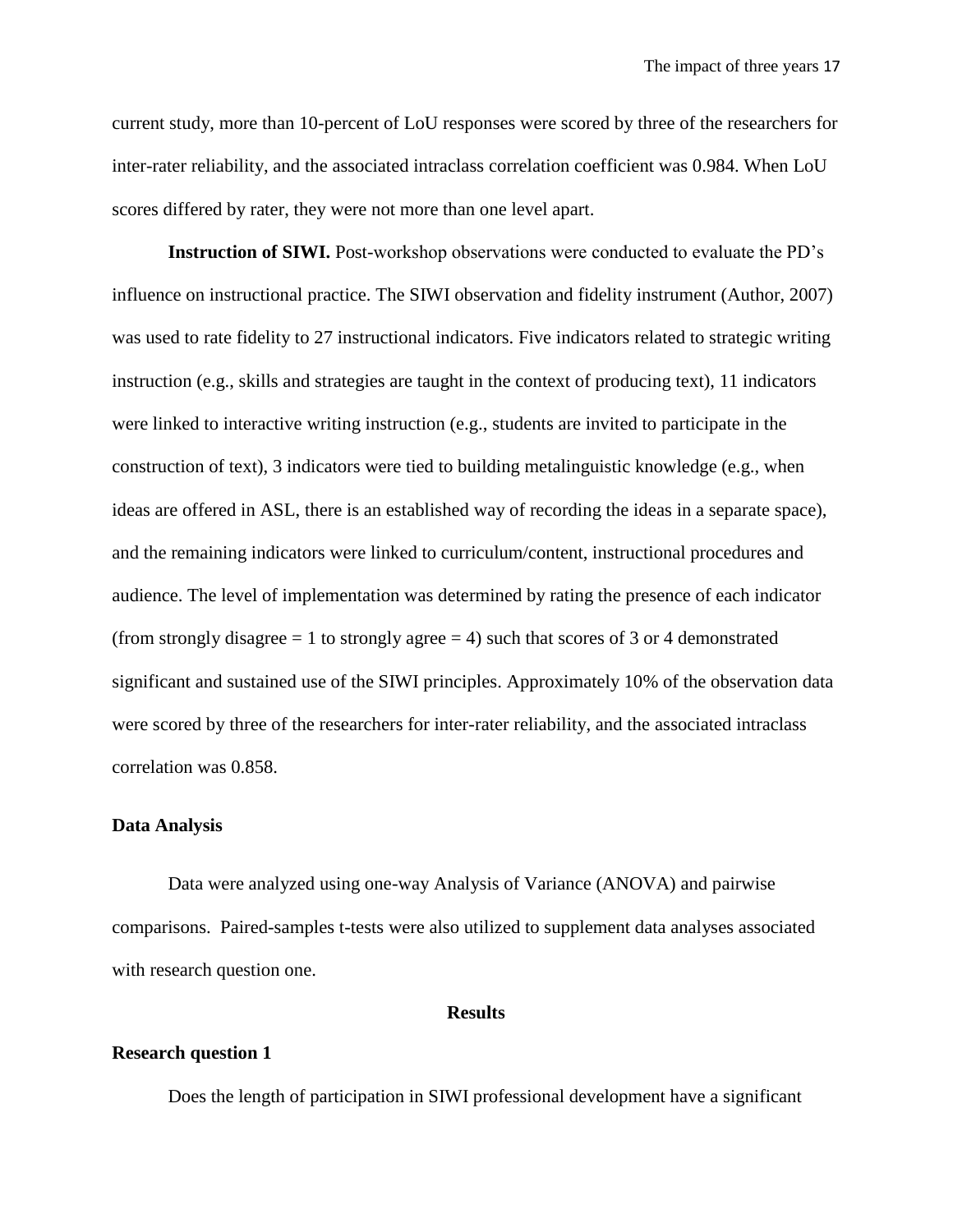impact on SIWI knowledge and instruction?

Knowledge of SIWI was measured using the mean LoU interview score, whereby 0 is the lowest level of knowledge and 7 is the highest. Table 2 provides the descriptive statistics for participants' knowledge of SIWI prior to attending the first year of training (pre-year 1), after the first year of training (post-year 1), after the second year of training (post-year 2) and after the third year of training (post-year 3). Only participants' end scores were utilized. For example, if a teacher participated in two years of training, her LoU scores from post-year 2 were utilized. The mean LoU data show an increase in knowledge by the number of years one participated in the SIWI professional development.

#### [Insert Table 2 here.]

To determine whether there were statistically significant differences between groups, we conducted a one-way Analysis of Variance (ANOVA). Levene's Test of Homogeneity of Variances was significant at  $F(3,55) = 7.97$ ,  $p < .001$ . Since the assumption of homogeneity of variance was not met for this data, we obtained *Welch's* adjusted *F* ratio, which was significant at the .05 alpha level, *Welch's F*(3,19.98) = 1894.41,  $p < 0.01$ ,  $\omega^2 = .99$ . Effect size calculated using an adjusted omega squared formula was .99, indicating that approximately 99% of the variance can be accounted for by length of training. We used the Games-Howell post hoc procedure since the homogeneity of variance assumption was not met. Pairwise comparisons are reported in Table 3. All pairwise comparisons were significant at either the  $p < .05$  or  $p < .001$ with large effect sizes.

#### [Insert Table 3 here.]

Instruction of SIWI was measured using the mean score on the SIWI fidelity instrument, whereby 1 is the lowest level of instruction and 4 is the highest. Again, only participants' end scores were utilized. For example, if a teacher participated in three years of training, only her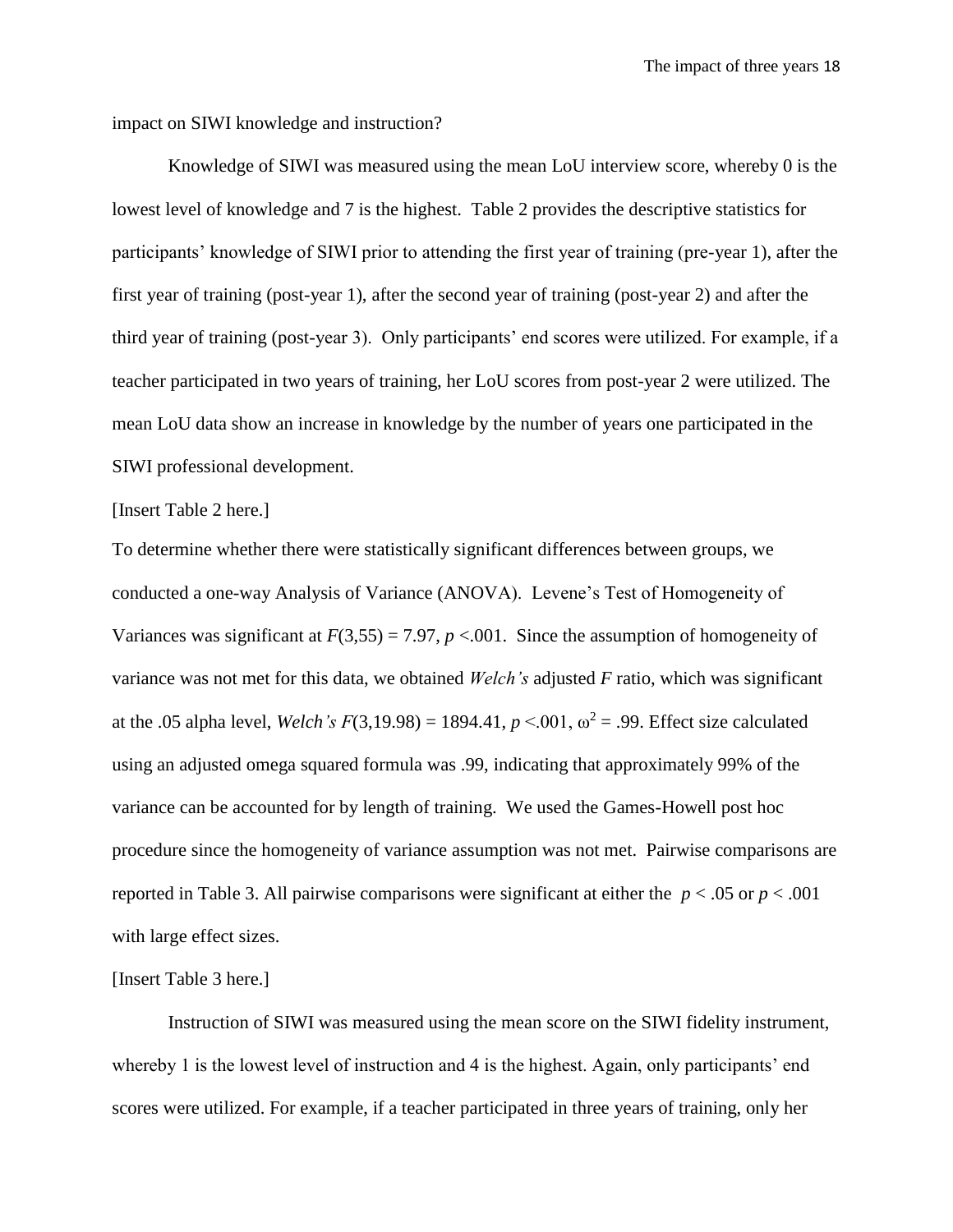instruction ratings from post-year 3 were utilized. Table 4 provides the descriptive statistics for participants' instruction of SIWI after each year of training. The mean data show an increase in SIWI instructional fidelity by the number of years one participated in the SIWI professional development.

#### [Insert Table 4 here.]

To determine whether there were statistically significant differences between groups, we conducted a One-way Analysis of Variance (ANOVA). Levene's Test of Homogeneity of Variances was not significant at  $F(2,37) = 0.588$ ,  $p = 0.561$  and therefore the assumption of homogeneity of variance was met. A statistically significant difference between groups was determined at the .05 alpha level,  $F(2,37) = 6.512$ ,  $p = 0.004$ . Eta squared was  $\eta^2 = 0.26$ , indicating a large effect size. We then used the Bonferroni post hoc test to make pairwise comparisons (see Table 5). The mean difference between those who completed one year of training and those who completed year three of training was statistically significant (*p* < .05) with a large effect size.

#### [Insert Table 5 here.]

We additionally followed with a paired sample t-test to compare individuals' instruction in post-year 1 with post-year 2 as well as post-year 2 with 3. Since individual differences can be partialled out of the error term, the paired sample t-test results supplement the one-way ANOVA. There were seven total pairs of data in the first analysis and 6 pairs in the second. A significant difference and large effect size was determined in the instruction scores for post-year 1 (*M*=2.857, *SD*=0.637) and post-year 2 (*M*=3.457, *SD*=0.439); *t*(6)=-4.054, *p*=0.007, *d*=1.115. A significant difference and large effect size was also determined in the instruction scores for postyear 2 (*M*=3.333, *SD*=0.516) and post-year 3 (*M*=3.8, *SD*=0.127); *t*(5)=-3.376, *p*=0.02, *d*=1.453.

Collectively, data indicate a significant increase in teacher knowledge and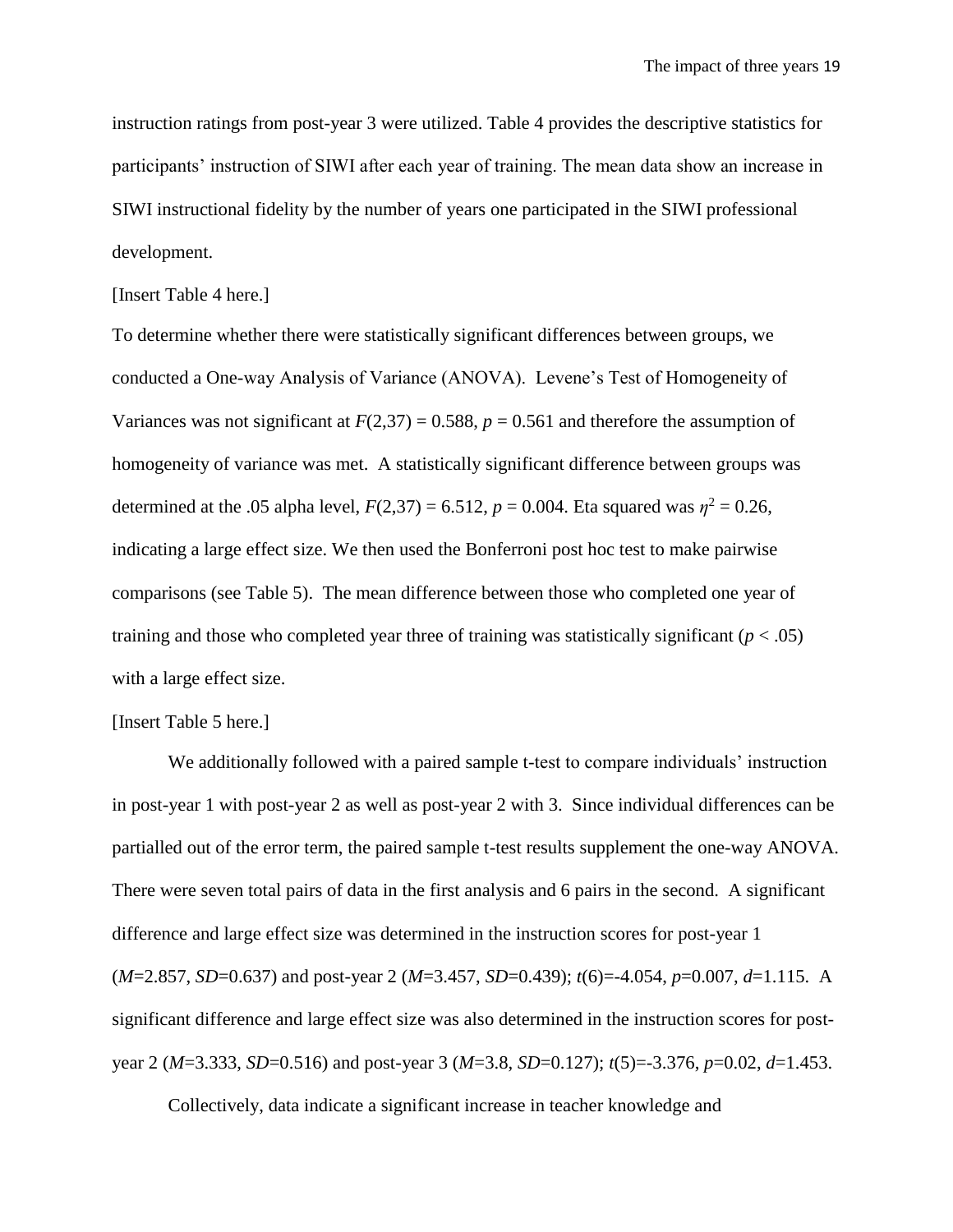implementation scores with every additional year of SIWI PD. After three years of PD, teachers reached the high end of both the LoU and fidelity instrument scales.

#### **Research question 2**

Does the year of SIWI professional development (as provided in 2010, 2011, or 2012) have a significant impact on either first year or second year participants' knowledge or instruction? Descriptive statistics are provided in Tables 6 and 7.

[Insert Tables 6 and 7 here.]

We tested whether there were statistically significant differences between years on knowledge and instruction for first year participants by conducting one-way Analysis of Variance (ANOVA). Levene's Test of Homogeneity of Variances was not significant for knowledge or instruction,  $F(2,35) = 1.526$ ,  $p = 0.232$  and  $F(2,25) = 1.576$ ,  $p = 0.227$ , and therefore the assumption of homogeneity of variance was met. ANOVA tests for each were also not significant,  $F(2,35) = 0.629$ ,  $p = 0.539$  and  $F(2,25) = 0.772$ ,  $p = 0.473$ . We accept the null hypothesis that first year participants' knowledge and instruction did not differ by the year they attended the professional development.

The same analyses were run for second year participants. Levene's Test of Homogeneity of Variances was not significant for knowledge or instruction,  $F(2,18) = 2.269$ ,  $p = 0.132$  and  $F(2,15) = 0.137$ ,  $p = 2.275$ , and therefore the assumption of homogeneity of variance was met. The one-way ANOVA for knowledge was statistically significant at the .05 alpha level, *F*(2,18)  $= 7.264$ ,  $p = 0.005$ . Eta squared was  $\eta^2 = 0.45$ , which indicated a large effect size. We used the Bonferroni post hoc test to make pairwise comparisons (see Table 8). The mean differences between second year participants who completed the 2012 year of training versus the 2010 or 2011 years were significantly different with large effect sizes.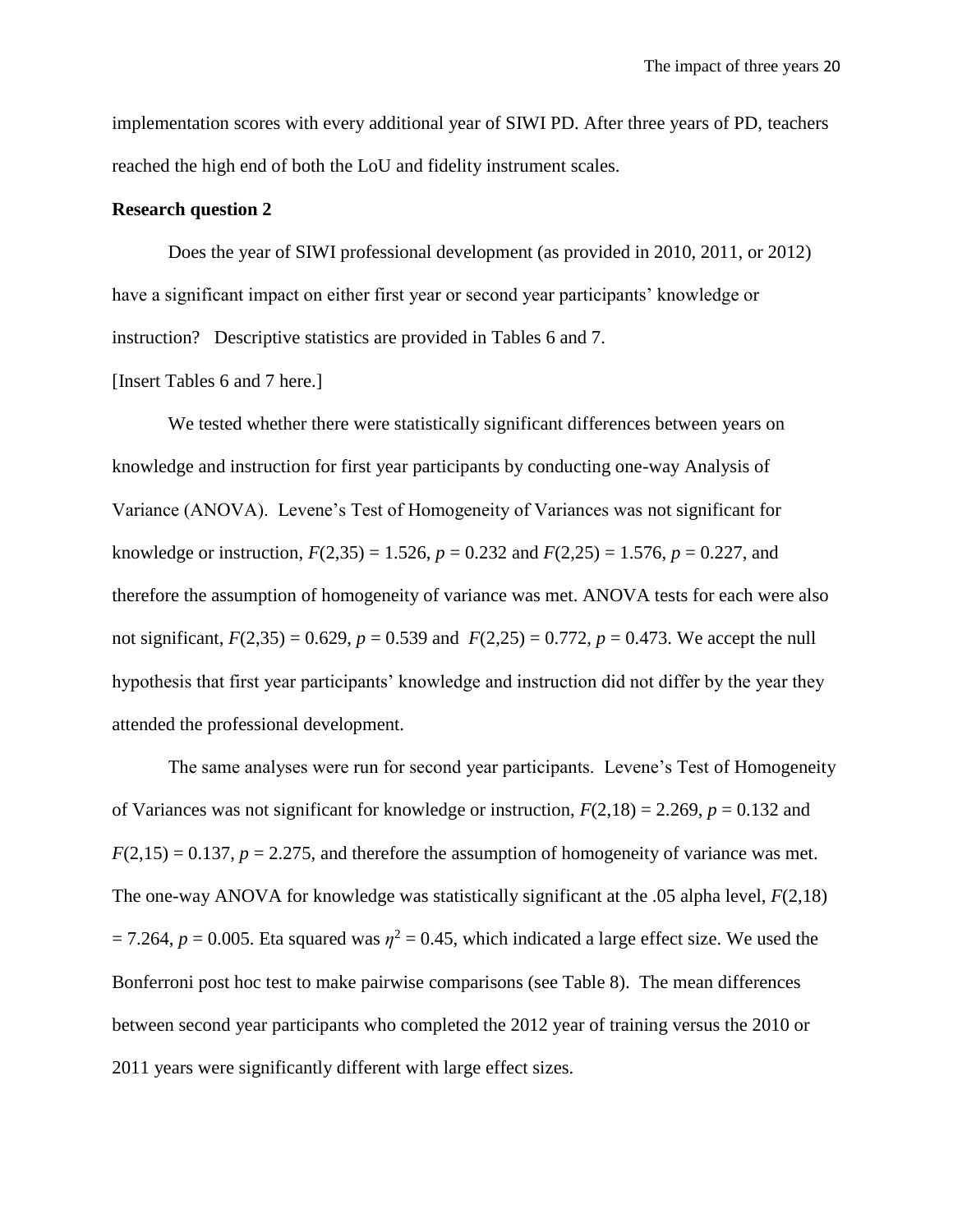[Insert Table 8 here.]

We find that year two participants who attended the 2012 SIWI PD resulted in significantly better knowledge outcomes compared to those who attended the 2010 and 2011 sessions. The one-way ANOVA for year two participants' instruction by PD year was not significant,  $F(2,15) = 1.587$ ,  $p = 0.237$ .

#### **Discussion**

The SIWI PD program reflects the seven features of an effective PD model. It deepens teachers' knowledge of content and pedagogy, and provides opportunities for active, hands-on learning. It is intensive, and sustained over time. Teachers are given the opportunity to apply new knowledge to practice. The program promotes collaboration such as planning, implementing or reflecting with colleagues. Lastly, the program encourages the collection of data to measure improvements.

The first research question in this study focused on whether the length of participation in SIWI PD (i.e., 1-3 years) had a statistically significant impact on teachers' knowledge and instruction. Data indicated that after one year of PD, teacher knowledge as rated by the LoU is at a level of *mechanical use* whereby teachers are implementing in a step by step fashion. Each year of additional PD contributed significantly to teachers' understandings. After the third year of PD, teachers' LoU ratings were at the high end of the scale, reflecting a deep understanding of SIWI and an ability to innovate or modify SIWI to increase impact. Scores regarding implementation of SIWI demonstrated that first year teachers implemented SIWI instructional principles well (i.e., scoring on average "3-agree" out of "4-strongly agree" on indicators). Each year of training led to improvements, with teachers nearing the high end of the fidelity instrument scale after three years of training. Since there were modifications made to the second year of the PD program over the three year span, a second research question focused on whether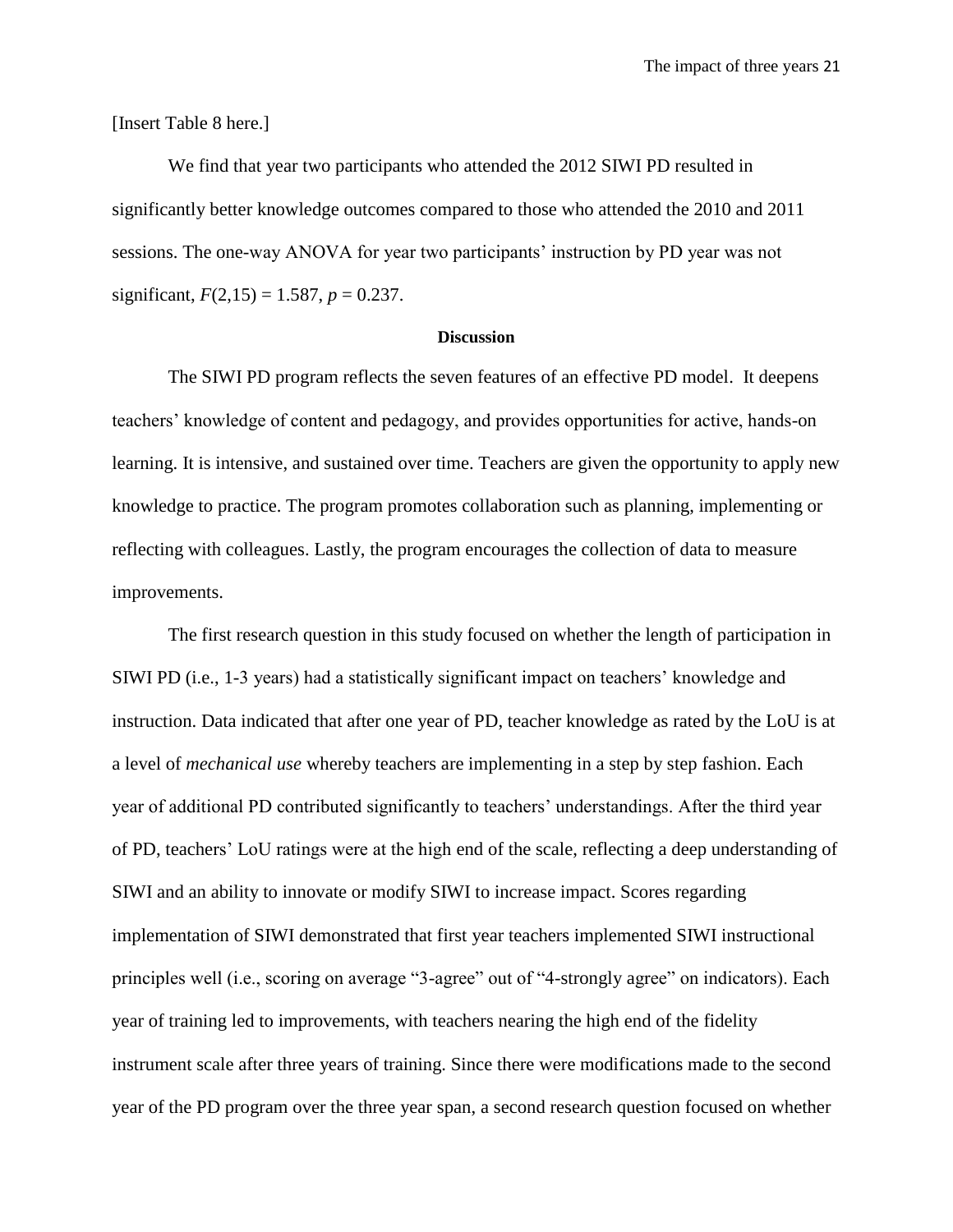the year teachers participated in the SIWI PD program had a statistically significant impact on knowledge and instruction. While there was no difference among year one participants, year two teachers who attended the 2012 program did have significantly better knowledge outcomes than those who attended in 2010 and 2011.

#### **Length of PD Tied to Depth of Knowledge and Innovative Ability**

As described in the seven features model, effective PD is sustained over time and occurs in the context of classroom-based experiences (Doppelt et al., 2009; Garet et al., 2001; Gersten & Dimino, 2001; Wei et al., 2009). Teachers who participated in one year of the SIWI PD program showed success in reaching a *mechanical use* rating on the LoU and were able to implement SIWI fairly well in the classroom. The fall site visits with onsite coaching allowed teachers to extend the summer workshop into day to day practice by implementing in their own teaching context with guidance and support from SIWI mentors. Prior studies have shown that teachers participating in one year of SIWI PD are able to significantly impact their students' writing and language outcomes (Author, 2008; 2012). Thus, we can suggest that the SIWI professional development program leads to teacher changes in instruction that impact their students positively.

It is unclear whether lengthier periods of SIWI PD have a significantly greater impact on student outcomes; however, this study shows that second year PD participants were increasingly more knowledgeable about SIWI and increasingly more able to implement SIWI with faithfulness to the core instructional principles than first year participants. Even more, teachers with three years of PD were identified as the most proficient users with the deepest understanding of SIWI. Research has shown that teachers need considerable time to absorb and practice new knowledge (Garet et al., 2001) and that extended PD programs with high numbers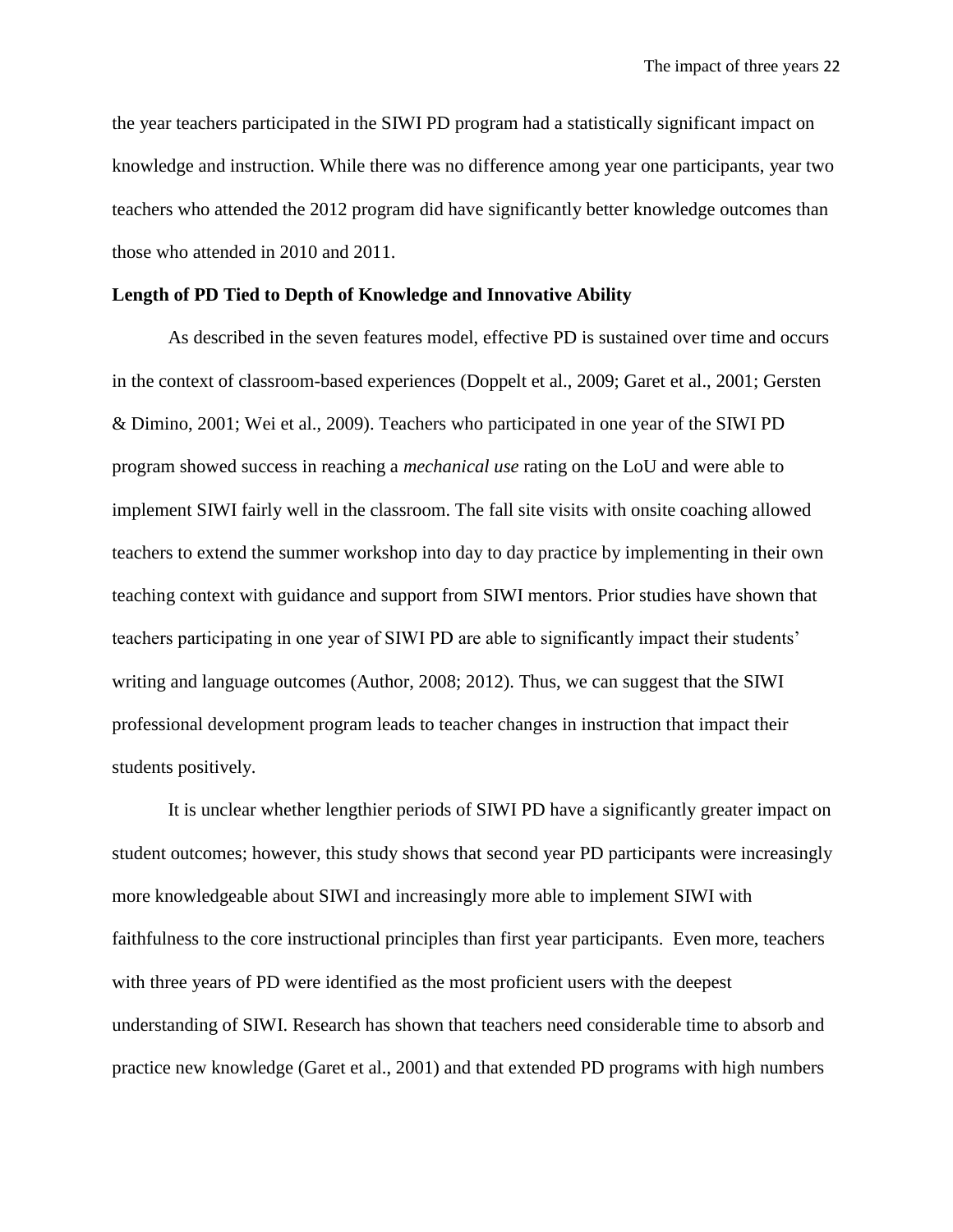of contact hours are more likely to lead to significant teacher change (Guskey, 2000; Opher & Peddar, 2011). It is possible that such change would translate to more substantial student gains; in fact, the teachers rated highest on the LoU were those who were modifying and innovating SIWI with the purpose of having a greater impact on their specific students.

A kindergarten teacher of the deaf and hard of hearing is an example of a teacher who has innovated in ways she believes has allowed her to serve her young students more effectively. The teacher in this example was a third year participant who received the highest ratings on the LoU and the instructional fidelity instrument. During the fall site visit, we observed her using a unique way of planning and organizing for writing that was entirely visual or picture-based. The students had digital pictures of a recent experience; they decided which events or pictures they wanted to include when recounting in writing their experience. The teacher then used a train whereby students sequenced the events and placed the pictures on the train cars from front to back. This was an important modification for the teacher to make since the majority of her students were severely delayed in language, and she needed a way to make the writing process accessible while growing the expressive and written language of her students. In this case, the teacher implemented SIWI with faithfulness to core instructional principles by explicitly teaching writing processes, but was also able to create ways of engaging in the work that more effectively supported her students. Successful reform efforts often allow or encourage teachers to make adaptations according to contextual variables such as students' needs (Guskey, 2002). Because SIWI provides teachers with a framework for writing instruction rather than a step by step scripted program, it is possible to innovate and adapt SIWI while sustaining high fidelity to core principles.

#### **Collegiality and Collaboration are Key**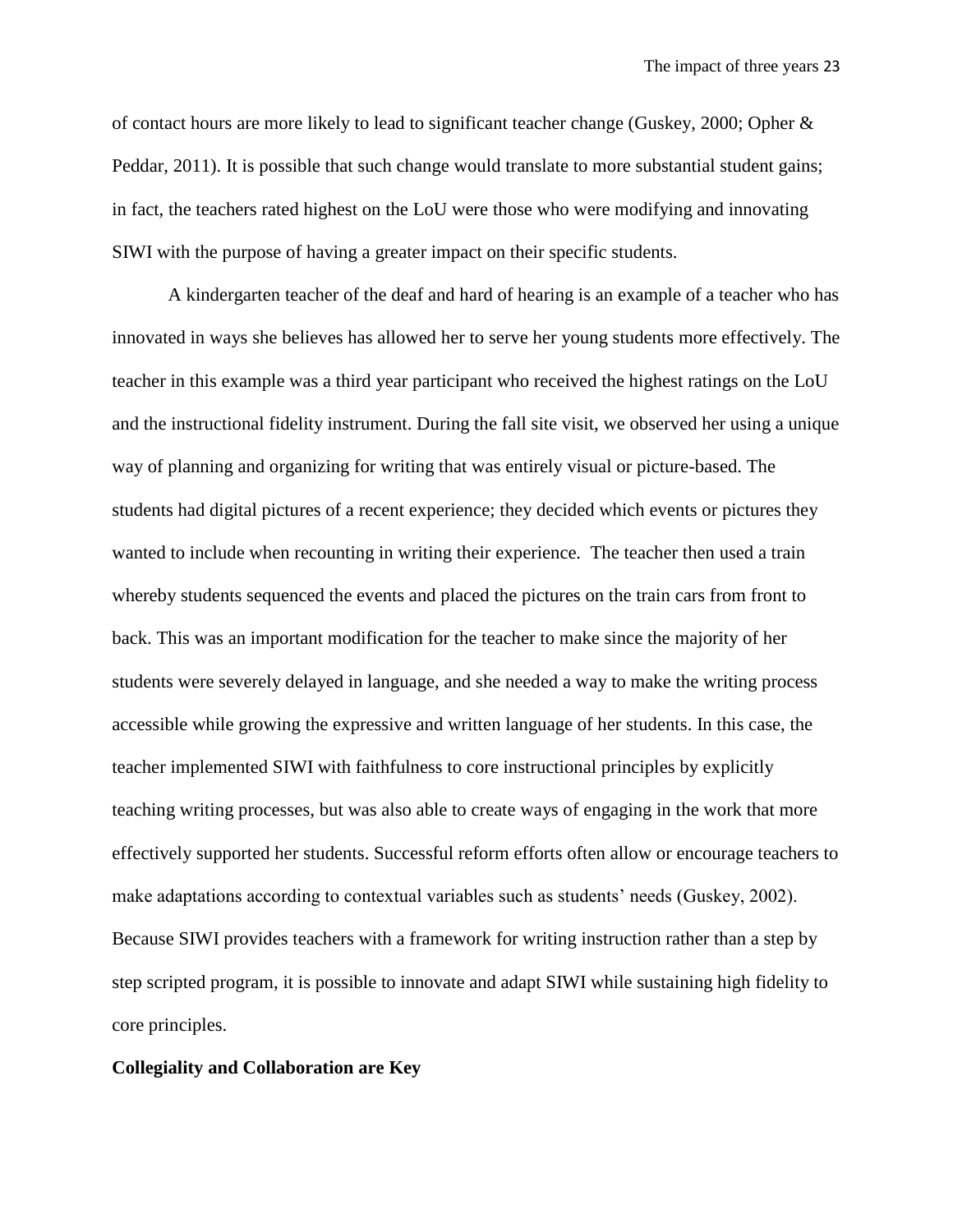Data from this study also indicate that second year participants who attended the 2012 PD had statistically significantly greater knowledge outcomes than the previous years. There were no identified differences among first year participants. While there were changes to the PD program such as the addition of a spring online session that impacted both first and second year participants, the only change specific to second year participants in the 2012 cohort was the addition of project planning sheets as well as consultation time with third year participants in support of developing their year-long plans. In PD programs, mentor teachers or peer teachers can serve the central role of coaching and guiding more novice participants (AFT, 2008; Baker & Smith, 1999; Gersten & Dimino, 2001; Short et al., 2011). Third year PD participants were rated as having the deepest understanding of SIWI which reflects a capacity to provide second year teachers with the kind of context-specific feedback that can be highly useful (Garet et al., 2001; Gersten & Dimino, 2001; Pella, 2011). The summer workshop was structured so that second year participants had time daily to work on their year-long plan, and third year mentors were available for consultation during these times. As a part of constructing a year-long plan, teachers evaluated their students' writing samples, set writing and language objectives, aligned objectives with the CCSS, designed two writing projects that involved two different genres of writing, and created the visual scaffolds or instructional materials they would need. Project planning sheets to support these tasks along with the involvement of mentor teachers seemed to result in significant changes in the second year participants' scores on the LoU. Teachers from the 2010 and 2011 programs received average ratings of 4 to 5 on the LoU which indicates routine use of SIWI, while 2012 teachers received average ratings of 6. This indicates that teachers have begun to vary implementation to increase the impact for their particular students, and that such innovation has transpired as a result of collaborating with colleagues.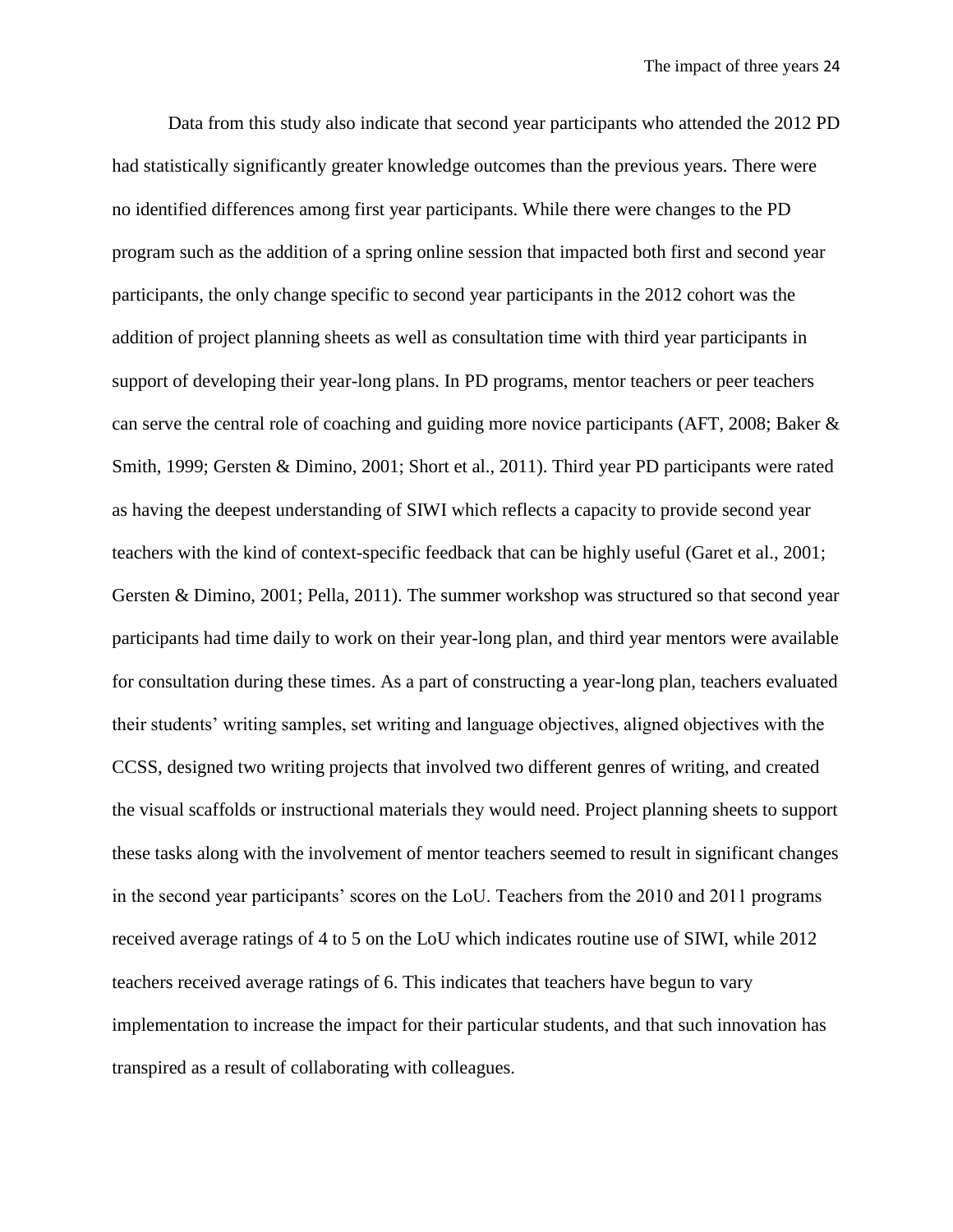A collaborative approach to PD may stimulate ongoing collegial networking, whereby teachers feel there is a support system for day to day implementation of the innovation (Baker & Smith, 1999; Garet et al., 2001; Gersten & Dimino, 2001). In 2012, with the addition of the third year participants, it was the first time training was provided to a group of teachers specifically on how to mentor others in SIWI. Part of their training involved collaborating with the more novice users of SIWI to support instruction and plan for implementation. Third year teachers were introduced to the other teachers as SIWI mentors who are interested in assisting them during the workshop and once they are back in their classrooms. Additionally, there were full group sessions where second and third year teachers shared their experiences and provided suggestions to first year teachers. Thus, opportunities were thoughtfully structured into the program to encourage networking and sharing. While PD programs implemented with groups of teachers from the same school have been shown to be more impactful (Birman et al., 2000; Desimone et al., 2002; Garet et al., 2001; Wayne et al., 2008), teachers of the deaf and hard of hearing who are more spread out and isolated in practice, with the exception of residential schools for the deaf, show promise in developing a supportive and collaborative community.

#### **Limitations and Future Directions**

Prior studies have shown that teachers participating in one year of SIWI PD are able to significantly impact their students' writing and language outcomes (Author, 2008; 2012). It has not been determined, however, whether second year and third year participants of SIWI PD, who demonstrate a deeper understanding of SIWI instructional principles and implement SIWI more faithfully, have an even greater impact on their students' writing and language outcomes. The LoU is designed to assign the highest ratings to those teachers with the deepest understanding of the curriculum and the ability to make modifications to instruction or innovate in new ways that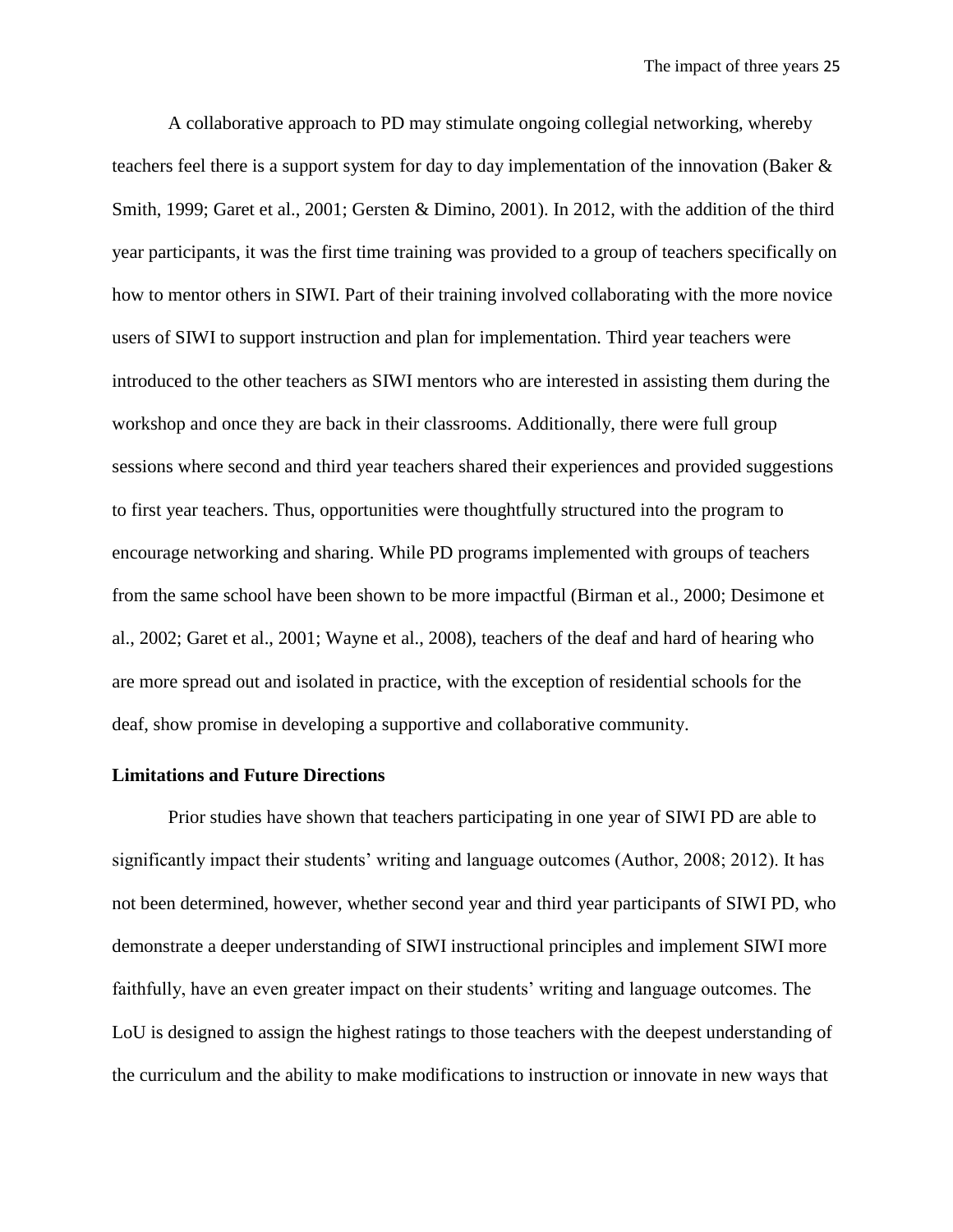could provide greater impact for their students. Future studies are needed to show whether higher teacher ratings have predictive validity in terms of statistically significant differences in student achievement.

Another limitation of the study is the grouping procedure for second year participants. In the analysis of the first research question, the mean knowledge and implementation scores were derived from the data of second year participants who had attended either the 2010, 2011 or 2012 PD programs. There were slight modifications made to the second year program, including the use of year-long planning sheets and the inclusion of coaching from third year participants. At the same time, the analysis associated with the second research question implies that teachers in 2012 had significantly greater knowledge outcomes compared to second year participants in the previous years. We can hypothesize from this analysis that data associated with the first research question do not reflect the full potential of the second year program in its final version.

A final limitation of the study is that data reflect 60-90% of the teachers who participated in SIWI PD over the 3 year duration, which indicates a portion of the teachers were not implementing SIWI at the time of the school visits. Follow up data is needed to know whether or not teachers initiated SIWI in their classrooms after receiving onsite coaching. An important step would be to investigate any factors influencing why participants choose not to implement SIWI in their classrooms. It is likely that teachers who were implementing SIWI after the first year program were those who returned for additional years of SIWI PD, as teachers become committed to an instructional approach once they have changed their behaviors (Fullan, 1985) and have seen it be successful with their students (Gusky, 2002). Had the second and third year PD programs been mandatory for all teachers, the data might present differently.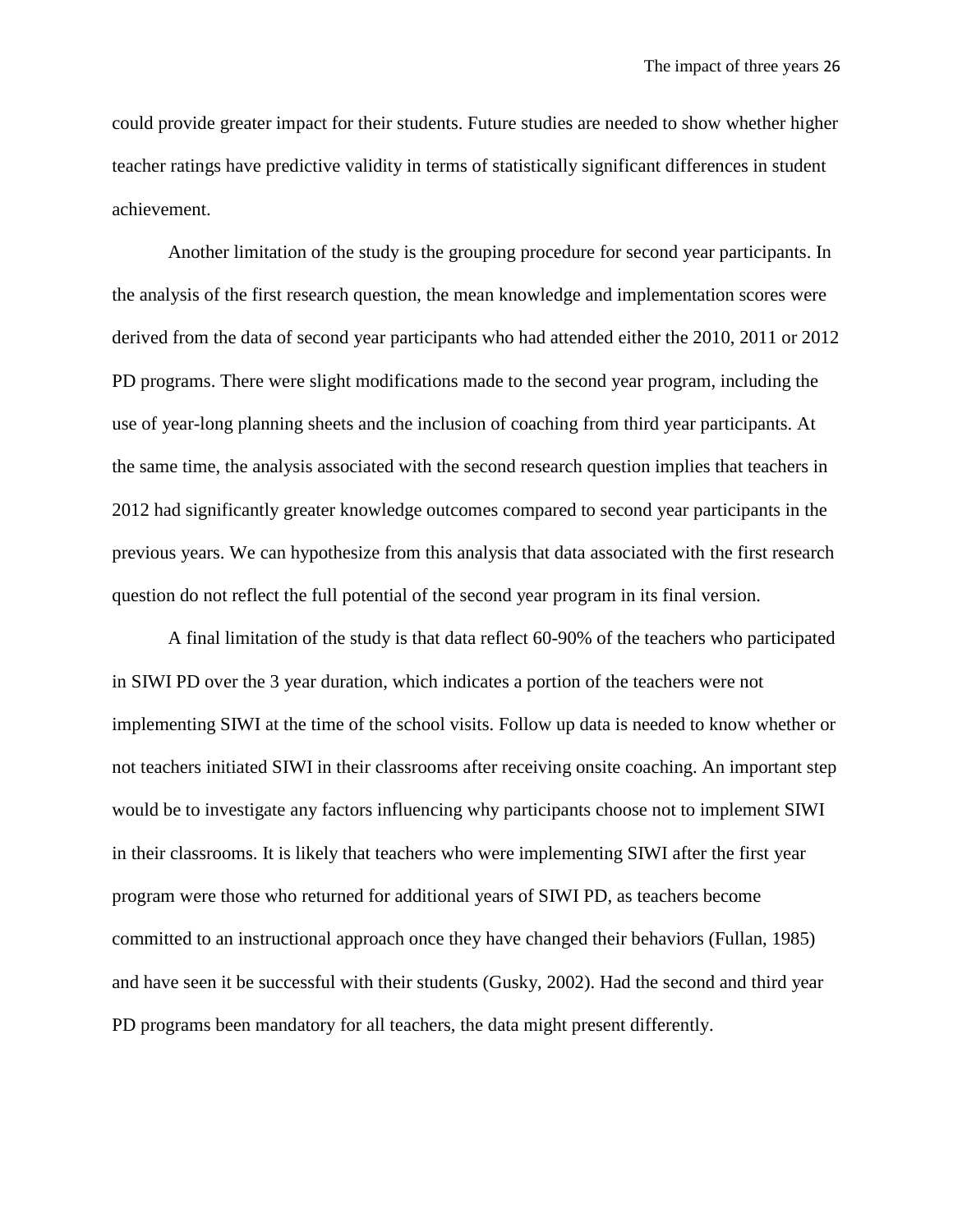#### **References**

Author. (2007). Details removed for peer review process.

Author. (2008a).

Author. (2008b).

Author. (2009)

Author. (2010a).

Author. (2010b).

Author. (2011).

Author. (2012).

Author. (2013).

Author. (2014).

- American Federation of Teachers. (2008). *Principles for professional development: AFT guidelines for creating professional development programs that make a difference.*  Retrieved from <http://www.aft.org/pdfs/teachers/principlesprodev0908.pdf>
- Baker, S., & Smith, S. (1999). Starting off on the right foot: The influence of four principles of professional development in improving literacy instruction in two kindergarten programs. *Learning Disabilities Research and Practice, 14,* 239-253.
- Birman, B., Desimone, Garet, M., & Porter, A. (2000). Designing professional development that works. Educational Leadership, 57(8), 28-33.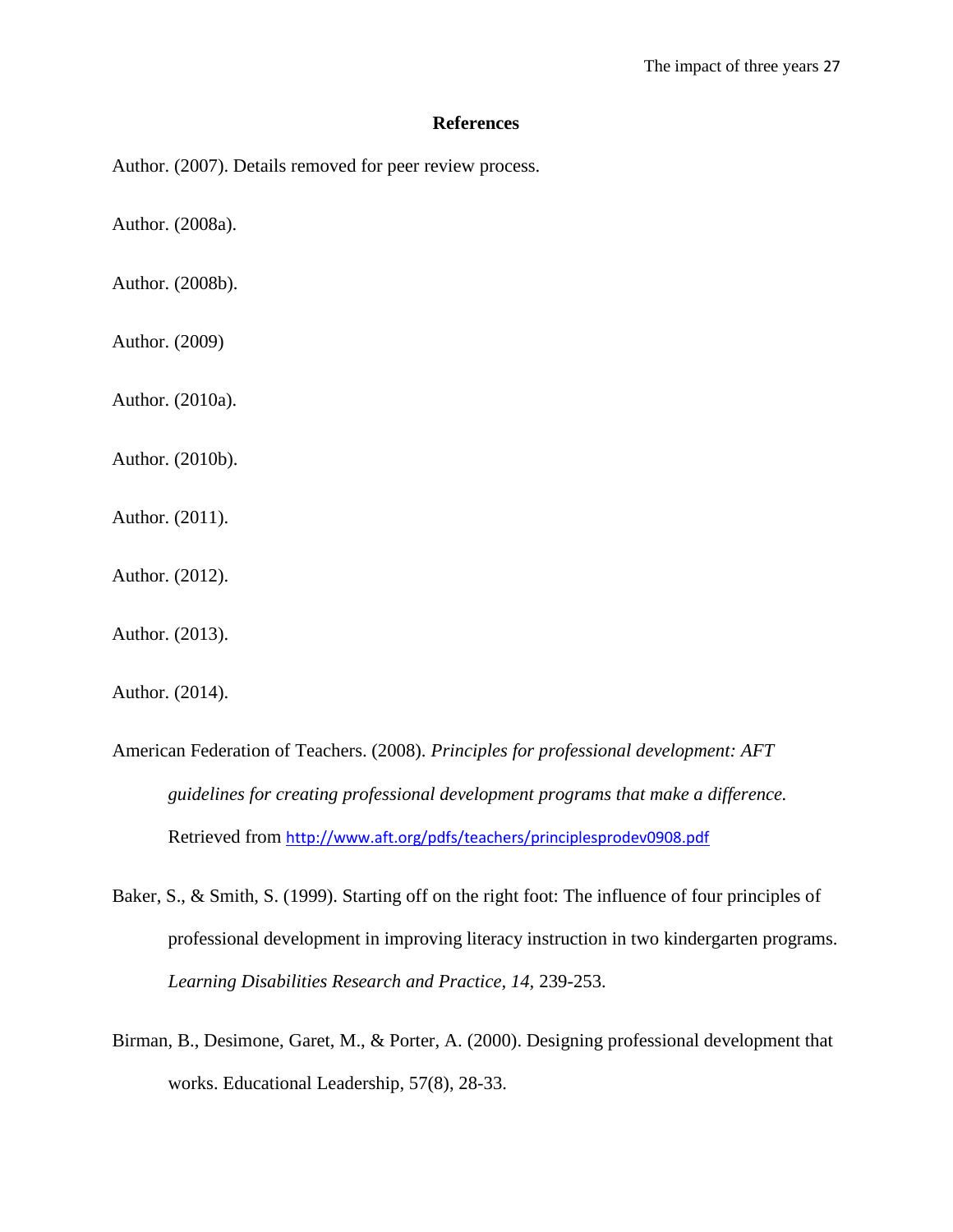- Darling-Hammond, L., & Richardson, N. (2009). Teacher Learning: What Matters? *Educational Leadership 66*,(5), 46-53.
- Desimone, L. M., Porter, A. C., Garet, M. S., Yoon, K. S., & Birman, B. F. (2002). Effects of professional development on teachers' instruction: Results from a three-year longitudinal study. *Educational Evaluation and Policy Analysis,* 24(2), 81-112. doi: 10.3102/01623737024002081
- Doppelt, Y., Schunn, C. D., Silk, E. M., Mehalik, M. M., Reynolds, B., & Ward, E. (2009). Evaluating the impact of a facilitated learning community approach to professional development on teacher practice and student achievement. *Research In Science & Technological Education*, 27(3), 339-354. doi: 10.1080/0263514093166026
- Ellis, R., Loewen, S., Elder, C., Erlam, R., Philp, J., Reinders, H., 2009. *Implicit and Explicit Knowledge in Second Language Learning, Testing and Teaching*. Multilingual Matters, Bristol, UK.
- Englert, C. S., & Dunsmore, K. (2002). A Diversity of teaching and learning paths: Teaching writing in situated activity. In J. Brophy (Ed.), *Social constructivist teaching: Affordances and constraints*. Boston, MA: JAI.
- Englert, C. S., Mariage, T. V. & Dunsmore, K. (2006). Tenets of sociocultural theory in writing instruction research. In C. A. MacArthur, S. Graham, J. Fitzgerald (Eds.), *Handbook of writing research* (pp. 208-221). New York, NY: The Guilford Press.
- Englert C. S., Raphael, T. E., Anderson, L. M., Anthony, H. M. & Stevens, D. D. (1991). Making strategies and self-talk visible: Writing instruction in regular and special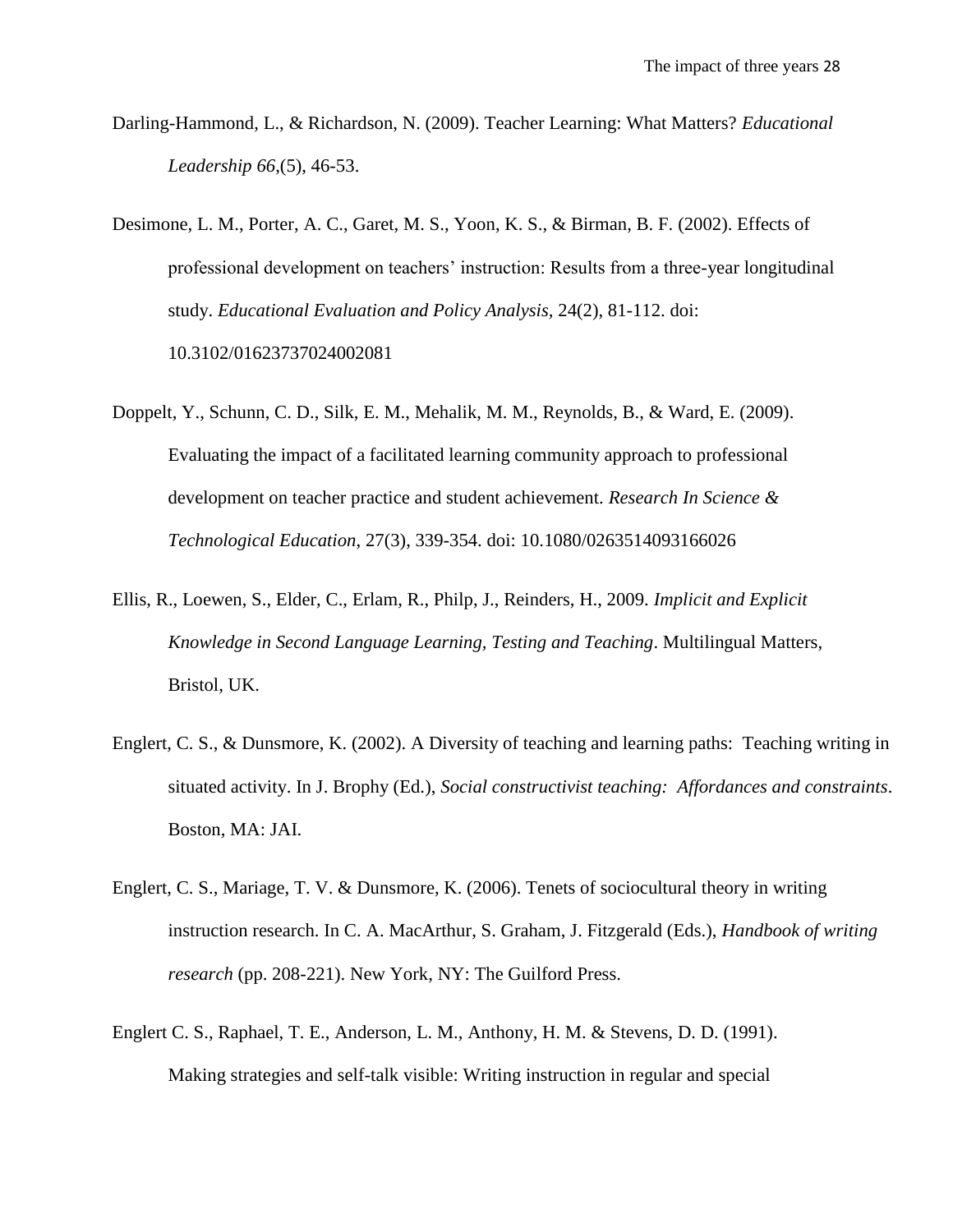education classrooms. *American Educational Research Journal, 28*(2), 337-372. doi: 10.3102/00028312028002337

- Fine, C., Tinzmann, M. B., Anderson, M., Anderson, W., Pitlik, D., (1998). *Learning With Technology. Facilitator's Guide, Revised Edition, and Participant's Manual*. Oak Brook, IL: North Central Regional Educational Laboratory.
- Fullan, M. (1985). Change processes and strategies at the local level. *Elementary School Journal*, *85*, 391-421.
- Fuller, F. (1969). Concerns of teachers: A developmental conceptualization. *American Educational Research Journal, 6*(2), 207-226.
- Garet, M., Porter, A., Desimone, L., Birman, B., & Yoon, K. (2001). What makes professional development effective? Results from a national sample of teachers. *American Educational Research Journal, 38*(4), 915-945. doi: 10.3102/00028312038004915
- Gersten, R & Dimino, J. (2001). The realities of translating research into classroom practice. *Learning Disabilities: Research & Practice*, *16*(2), 120-30.
- Graham, S. (2006). Strategy instruction and the teaching of writing: A meta-analysis. In C. MacArthur, S. Graham, & J. Fitzgerald (Eds.), *Handbook of writing research* (pp. 187-207)*.* New York, NY: Guilford.
- Hall, G.E. (2013). Evaluating change processes. *Journal of Educational Administration, 51*(3), 26-289.
- Hall, G. E., & Loucks, S. F. (1977). A developmental model for determining whether the treatment is actually implemented. *American Educational Research Journal, 14*(3), 263-76.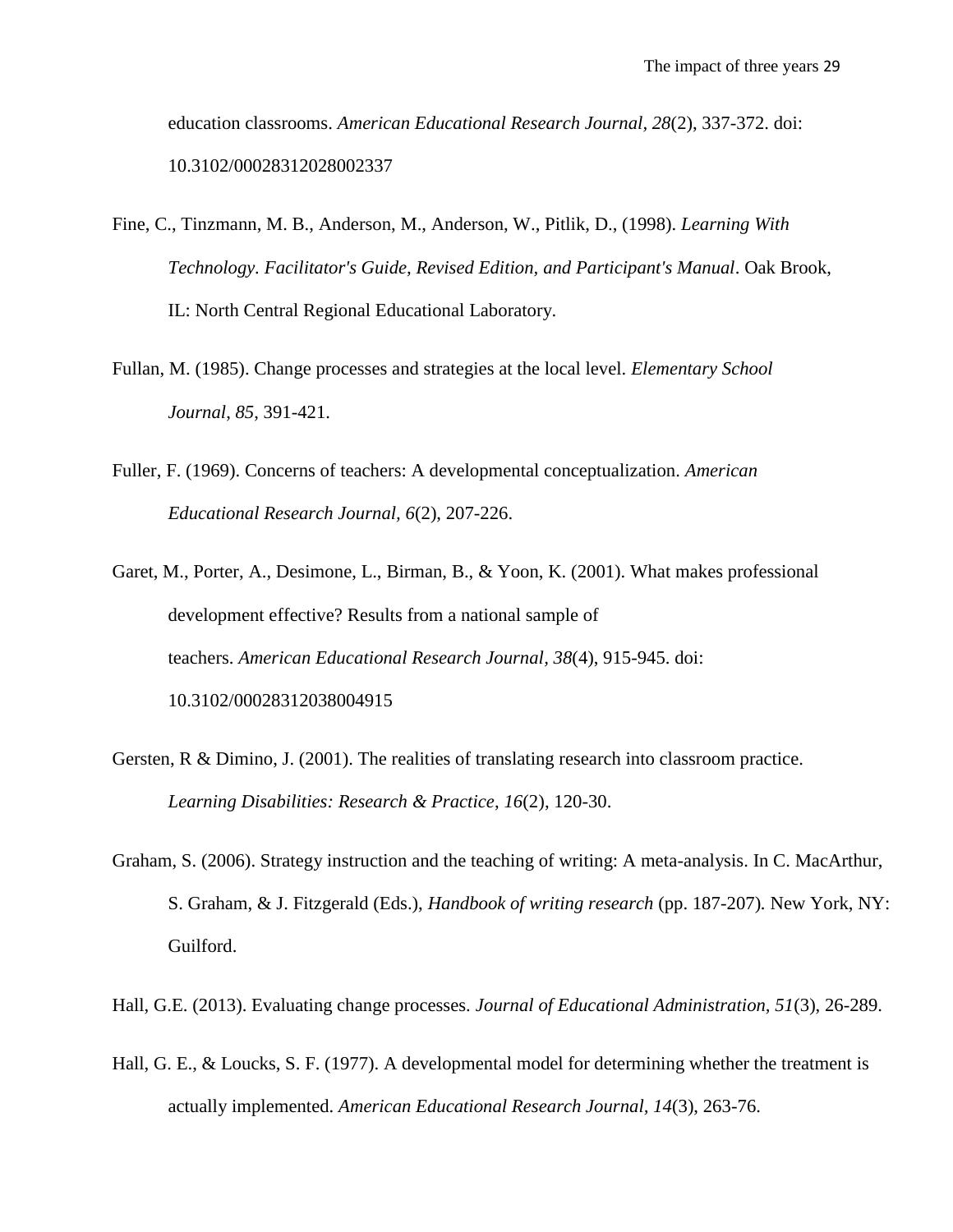- Hall, G.E, Loucks, S.F, Rutherford, W.L. & Newlove, B.W. (1975). Levels of use of the innovation: A framework for analyzing innovation adoption. *The Journal of Teacher Education, 26*(1), 52-56.
- Hill, H.C., Beisiegel, M., & Jacob, R. (2013). Professional development research: Consensus, crossroads, and challenges. *Educational Researcher, 42*, 476-487. doi:10.3102/0013189X13512674
- Jackendoff, R. (1994). *Patterns in the mind*. New York, NY: BasicBooks.
- Krashen, S. D. (1994). The input hypothesis and its rivals. In N. C. Ellis (Ed.), *Implicit and explicit learning of languages* (pp. 45-77). London, UK: Academic Press Limited.
- Lara-Alecio, R., Tong, F., Irby, B. J., Guerrero, C., Huerta, M., & Fan, Y. (2012). The Effect of an Instructional Intervention on Middle School English Learners' Science and English Reading Achievement. *Journal of Research In Science Teaching*, *49*(8), 987-1011. doi: 10.1002/tea.21031
- Mariage, T. V. (2001). Features of an interactive writing discourse: Conversational involvement, conventional knowledge, and internalization in "Morning Message." *Journal of Learning Disabilities, 34*(2), 172-196. doi:10.1177/002221940103400206
- Masats, D., & Dooly, M. (2011). Rethinking the Use of Video in Teacher Education: A Holistic Approach. *Teaching and Teacher Education: An International Journal of Research And Studies*, *27*(7), 1151-1162.
- Mayer, C., Akamatsu, C., & Stewart, D. (2002). A model for effective practice: dialogic inquiry with students who are deaf. *Exceptional Children, 68*(4), 485-502.

Orr, D., & Mrazek, R. (2009). Developing the Level of Adoption Survey to Inform Collaborative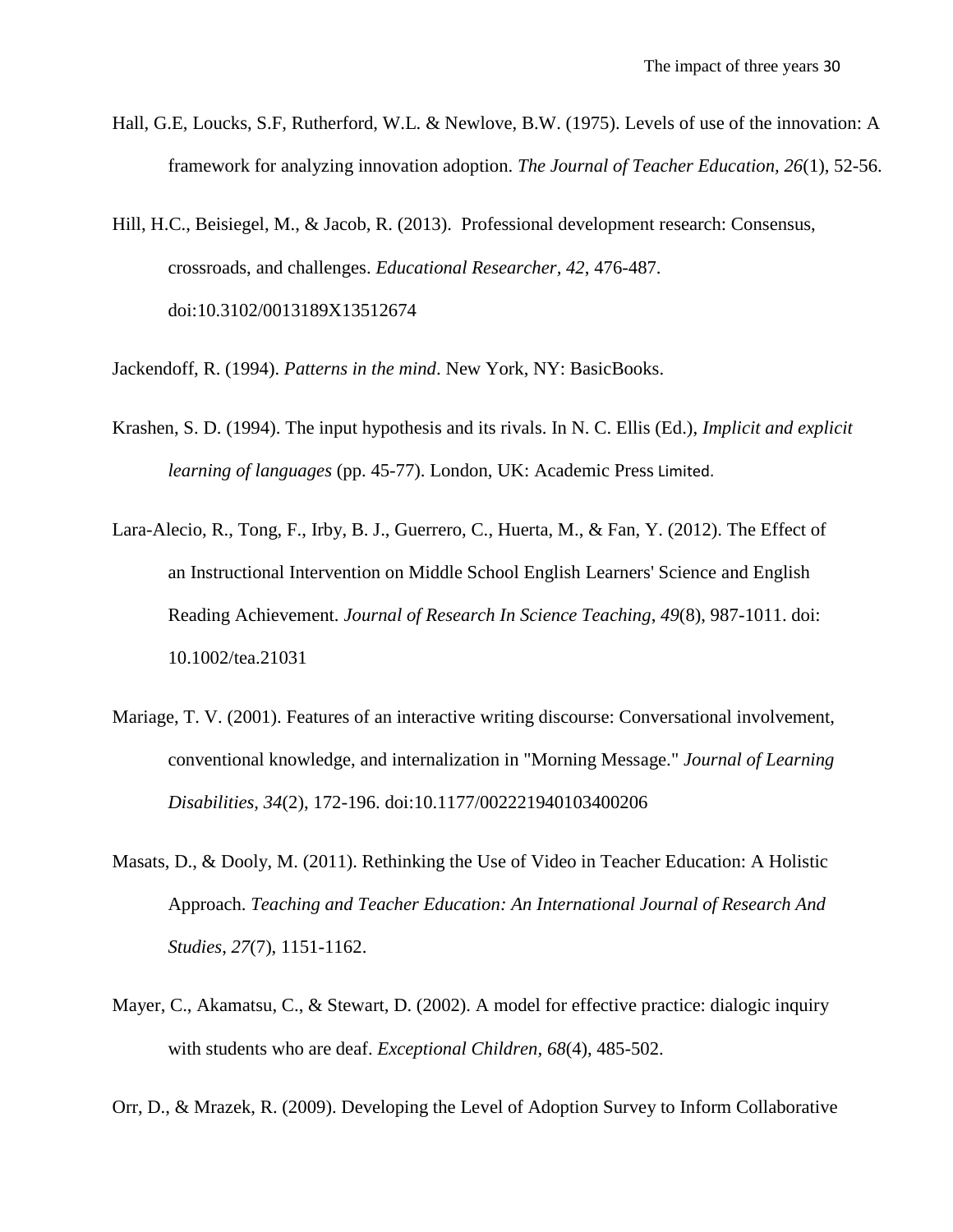Discussion regarding Educational Innovation. *Canadian Journal of Learning and Technology*, *35*(2).

- Page-Voth, T. (2010). Effective professional development for teachers of struggling writers. In G. A. Troia, R. K. Shankland, & A. Heintz (Eds.), Putting writing research into practice: Application for teacher professional development (pp. 229-256). New York: The Guilford Press.
- Pella, S. (2011). A Situative Perspective on Developing Writing Pedagogy in a Teacher Professional Learning Community. *Teacher Education Quarterly*, *38*(1), 107-125.
- Short, D. J., Echevarria, J. & Richards-Tutor, C. (2011). Research on academic literacy development in sheltered instruction classrooms. *Language Teaching Research, 15*(3), 363-380. doi:10.1177/1362168811401155
- Tunks, J. & Weller, K. (2009). Changing practice, changing minds, from arithmetical to algebraic thinking: an application of the concerns-based adoption model (CBAM). *Educational Studies in Mathematics, 72*, 161-183.
- Vasumathi, T. (2010). A design for professional development of teachers- need for new policy framework. Retrieved from ERIC:

<http://www.eric.ed.gov/contentdelivery/servlet/ERICServlet?accno=ED512828>

- Wayne, A. J., Yoon, K. S., Zhu, P., Cronen, S., & Garet, M. S. (2008). Experimenting with teacher professional development: Motives and methods. *Educational Researcher, 37*(8), 469-479, doi:10.3102/0013189X08327154
- Wei, R.C., Darling-Hammond, L., Andree, A., Richardson, N., Orphanos, S. (2009).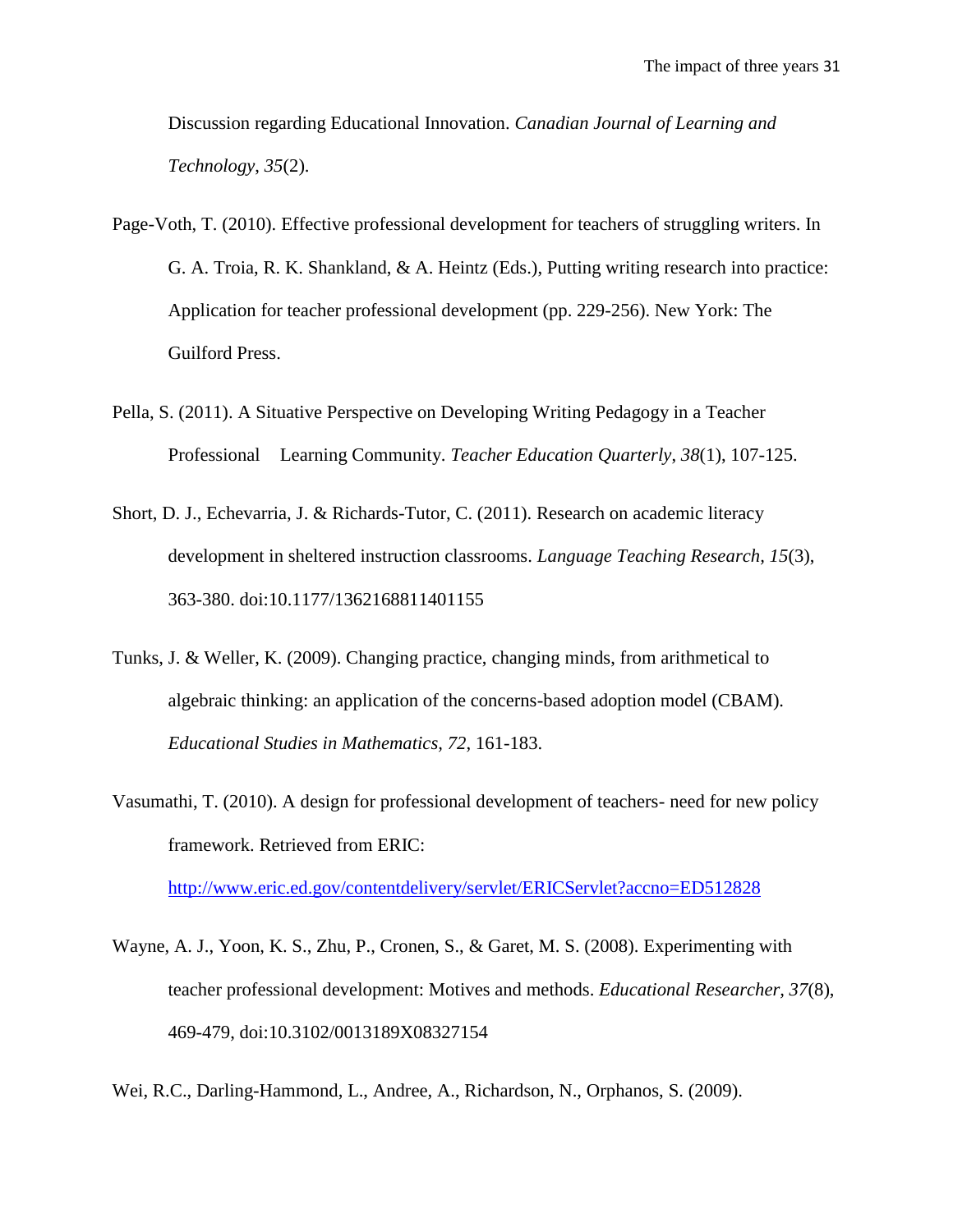*Professional learning in the learning profession: A status report on teacher development in the United States and abroad.* Dallas, TX. National Staff Development Council.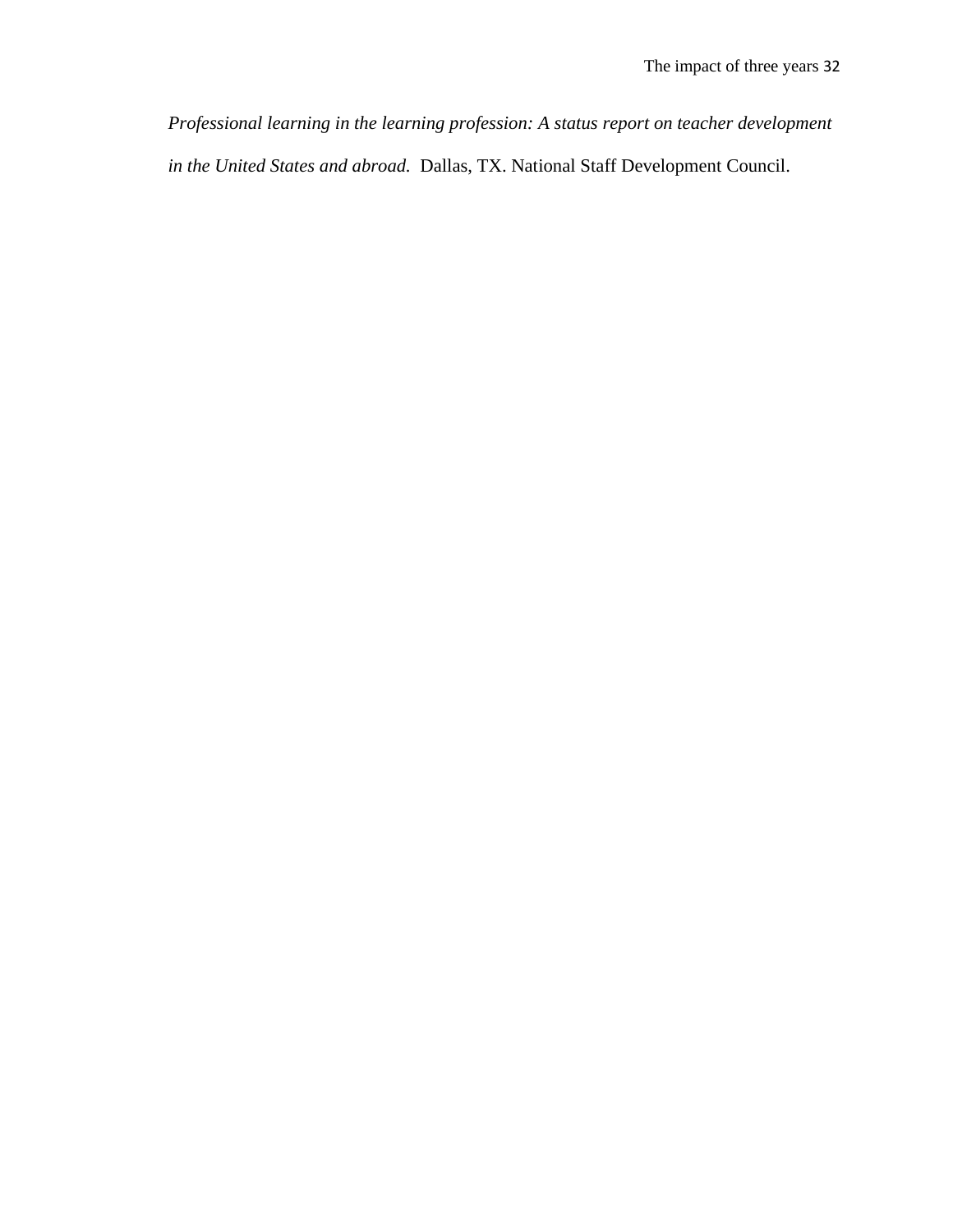### **Appendix**

#### **LoU Interview Questions**

Knowledge: Assesses knowledge of the characteristics, use, and consequences of the practice. Does not take opinions or feelings into considerations.

● Would you please describe strategies included in SIWI when addressing the E/LA CCSS. What do you see as the strengths and weaknesses of SIWI when addressing the E/LA CCSS? Have you made any attempt to address the weaknesses? Can you describe SIWI to me and how it related to instruction as you see it?

Acquiring Information: Assesses ways the individual is seeking knowledge about the information practice. Asks about resources and materials the teacher may be investigating.

• Are you currently looking for information about using SIWI to address the E/LA CCSS? What kind? For what purpose? Are you currently looking for any information about SIWI? What kinds? For what purposes?

Sharing: Assesses ways the individual is discussing implementation, problems, materials, and outcomes of the practice with others for the purpose of improvement.

• Do you ever talk to other teachers of the deaf about these practices? What do you tell them? At this point in time, what kinds of questions are you asking about SIWI? Give examples if possible? Do you ever talk with others and share information about SIWI? What do you share?

Assessing: Assesses how the individual engages in gathering evidence of the effectiveness of the practice and of how he or she is implementing the practice. May be formal or informal.

● At this point in time, what kinds of questions are you asking about SIWI? Give examples if possible? What do you see as the strengths and weakness of SIWI as it related to instruction from the perspective of your particular teaching situation? What do you see as being the effects of this practice? In what way have you determined this? Are you doing any evaluating, either formally or informally of your use of this practice? Have you received feedback from students? What have you done with the information you got?

Planning: Assesses specific short-range and/or long-range plans the individual has for learning more about adopting the practice and integrating it effectively into his or her classroom.

• As you look ahead to later this year, what plans do you have in relation to your use of this practice? What are you planning with respect to SIWI? Can you tell me about any preparation or plans you have been making for use of this practice? Can you summarize for me where you see yourself right now in relation to the process of learning more about SIWI?

Status Reporting: Assesses how the individual feels about the current status of his or her response to the implementation of the practice.

● Have you made a decision to use SIWI in the future? If so, when? Have you made any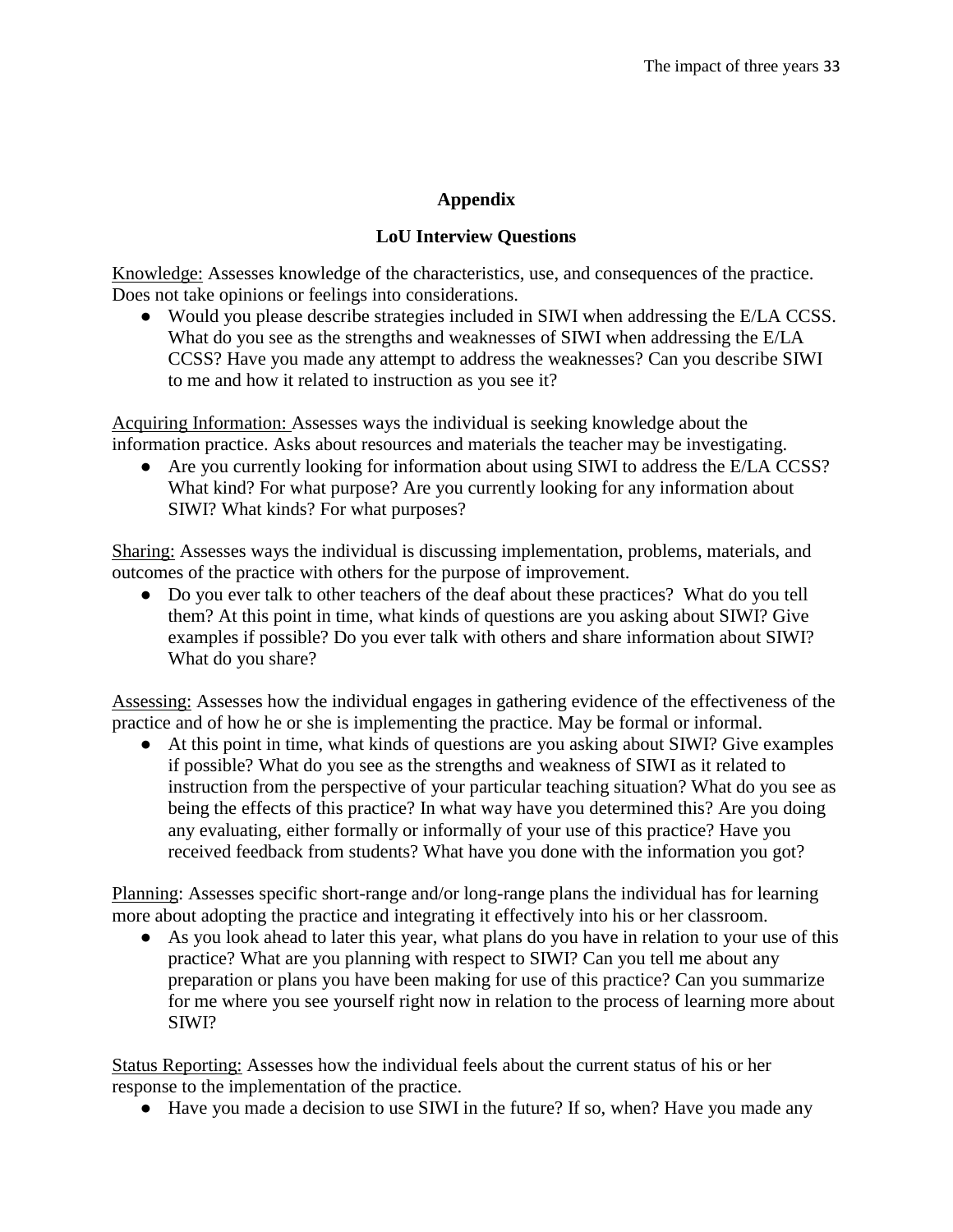changes recently in how you use SIWI to address the E/LA CCSS? What? Why? How recently? Are you considering making any changes? As you look ahead to later this year, what plans do you have in relation to your use of this practice?

Performing: Assesses how the individual is actually implementing the practice in instruction.

● Are you considering or planning to make any major modifications or to replace this practice at this time? How do you work together with other teachers using this practice? How frequently? What do you see as the strengths and weaknesses of this collaboration? Are you looking for any particular kind of information in relation to this collaboration? When you talk to others about your collaboration what do you share with them? Have you done any formal or informal evaluation of how your collaboration is working? What plans do you have for this collaborative effort in the future?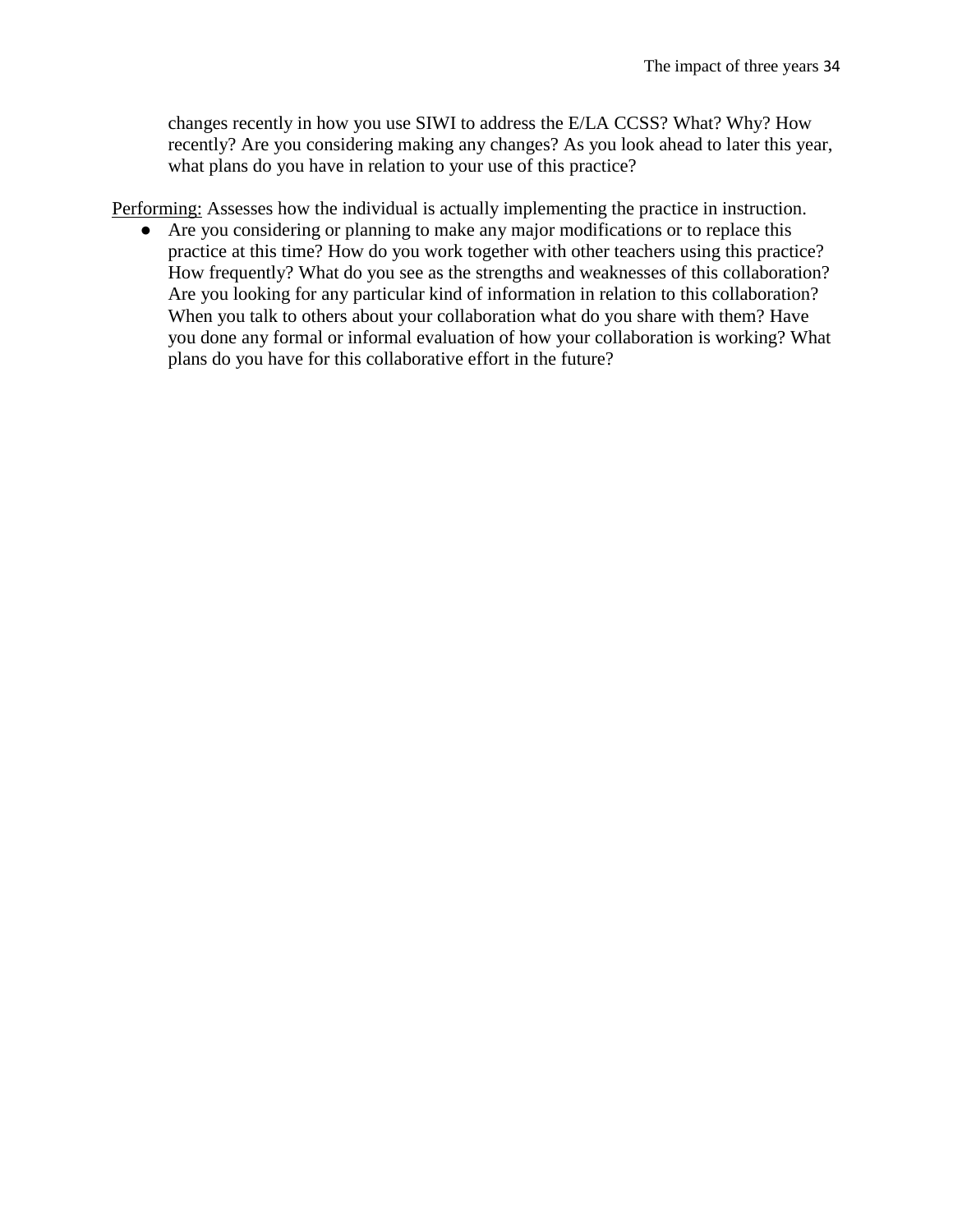# *SIWI PD aligned with Effective PD model*

| <b>Effective PD</b>                                                                                                         | Application within the SIWI PD model for Year 1 and Year 2                                                                                                                                                                                                                                                                                                                                                                                                  |  |  |
|-----------------------------------------------------------------------------------------------------------------------------|-------------------------------------------------------------------------------------------------------------------------------------------------------------------------------------------------------------------------------------------------------------------------------------------------------------------------------------------------------------------------------------------------------------------------------------------------------------|--|--|
|                                                                                                                             | participants                                                                                                                                                                                                                                                                                                                                                                                                                                                |  |  |
| 1) deepens teachers'<br>knowledge of content<br>and pedagogy                                                                | The PD sessions deepened knowledge of content expectations and<br>standards, while applied within a research-based pedagogical approach.<br>Content and pedagogy were inextricably linked as discussion centered<br>on what can be taught through the use of SIWI as well as how to<br>approach teaching and learning based on students' language and<br>writing needs.                                                                                     |  |  |
| 2) provides intensive and<br>sustained training over<br>time                                                                | The PD involved an intensive week-long summer workshop as well as<br>fall on-site coaching. A spring session incorporating a knowledge<br>building exercise, classroom practice and reflection with peers was<br>added to the program in 2012.                                                                                                                                                                                                              |  |  |
| 3) provides opportunities<br>for active, hands-on<br>learning                                                               | Teachers viewed video models and then collaboratively planned and<br>delivered a SIWI lesson during the summer workshop. They role-<br>played classroom scenarios or worked with a group of d/hh students.<br>Afterward, they reviewed their video footage and reflected with<br>colleagues. In the fall, teachers integrated SIWI into their classroom<br>practices and received onsite coaching.                                                          |  |  |
| 4) allows teachers to<br>acquire new<br>knowledge, apply it to<br>practice and reflect on<br>the results with<br>colleagues | The PD team provided onsite coaching in the fall to support SIWI<br>planning and instruction. Discussions and reflections were specific to<br>each teacher's individual teaching context. PD team leaders and third<br>year mentor teachers served as resources for beginning teachers within<br>the school communities which provided for ongoing opportunities for<br>modeling, coaching and reflective conversations.                                    |  |  |
| 5) promotes collaboration<br>and collegiality                                                                               | Full group sessions were structured so that second year teachers and<br>third year mentor teachers could share their experiences, and first year<br>teachers could ask questions. The PD structure fostered collegial<br>relationships that extended back to the classroom, whereby beginning<br>teachers would reach out to more expert teachers throughout the year,<br>and expert teachers were open to supporting and mentoring first year<br>teachers. |  |  |
| 6) encourages the<br>collection of data to<br>measure improvements                                                          | Teachers reviewed video footage of their collaborative teaching<br>experience and utilized the SIWI fidelity instrument to self-assess and<br>reflect on the instructional experience. Teachers received training on<br>how to evaluate and monitor progress in students' writing.                                                                                                                                                                          |  |  |
| 7) complements ongoing<br>reform efforts and<br>school goals                                                                | The SIWI PD sessions linked instructional approaches presented with<br>anchor standards and benchmarks from the Common Core State<br>Standards (CCSS) for English/Language Arts. In addition, teachers used<br>the CCSS to plan instruction.                                                                                                                                                                                                                |  |  |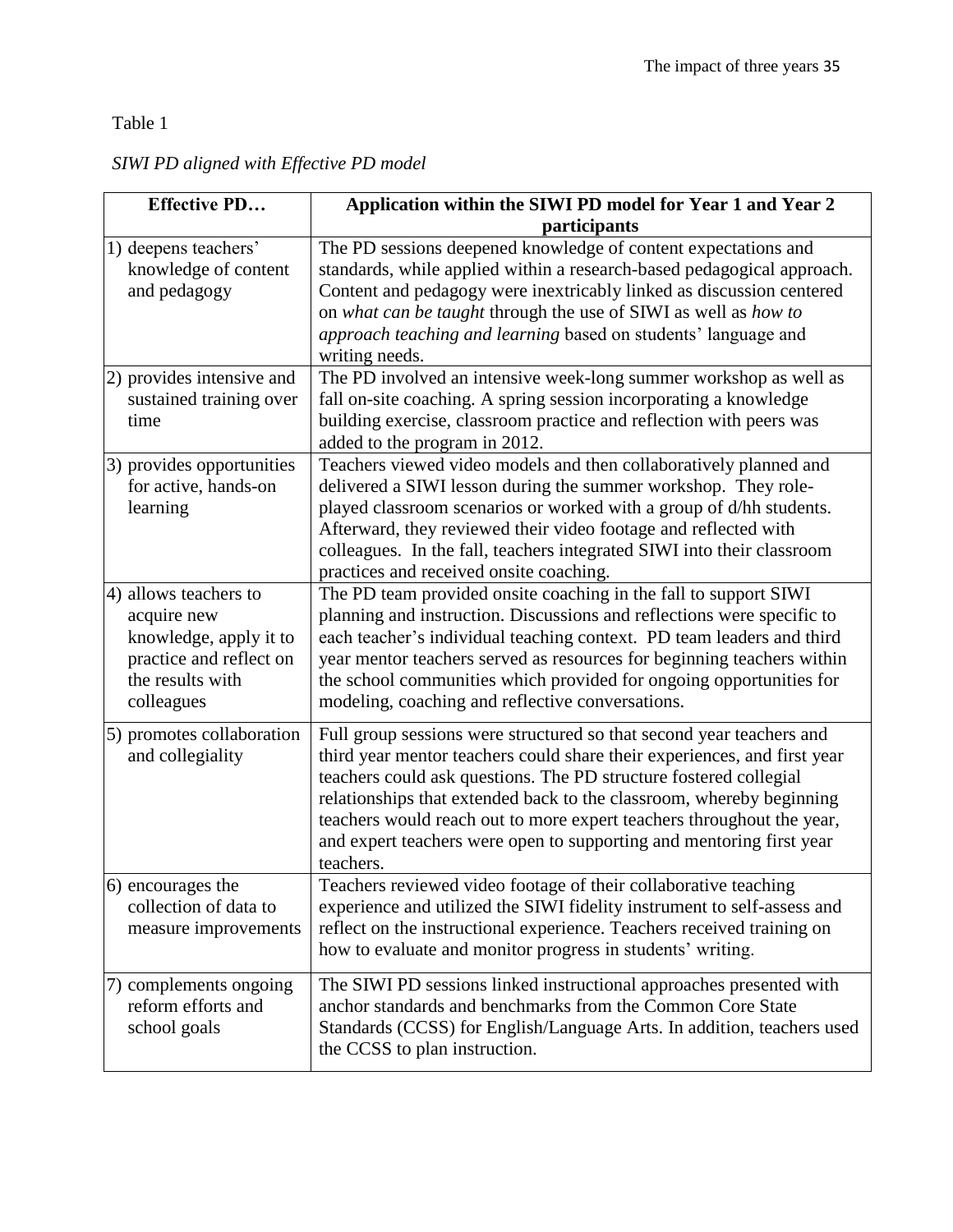# *Descriptive statistics for SIWI knowledge by years of professional development*

| Length of participation in<br><b>SIWIPD</b> | N  | M     | SD      |
|---------------------------------------------|----|-------|---------|
| Pre-year 1                                  | 7  | 0.986 | 0.204   |
| Post-year 1                                 | 29 | 3.286 | 1.204   |
| Post-year 2                                 | 17 | 4.953 | 1.497   |
| Post-year 3                                 | 6  | 6.983 | (1.041) |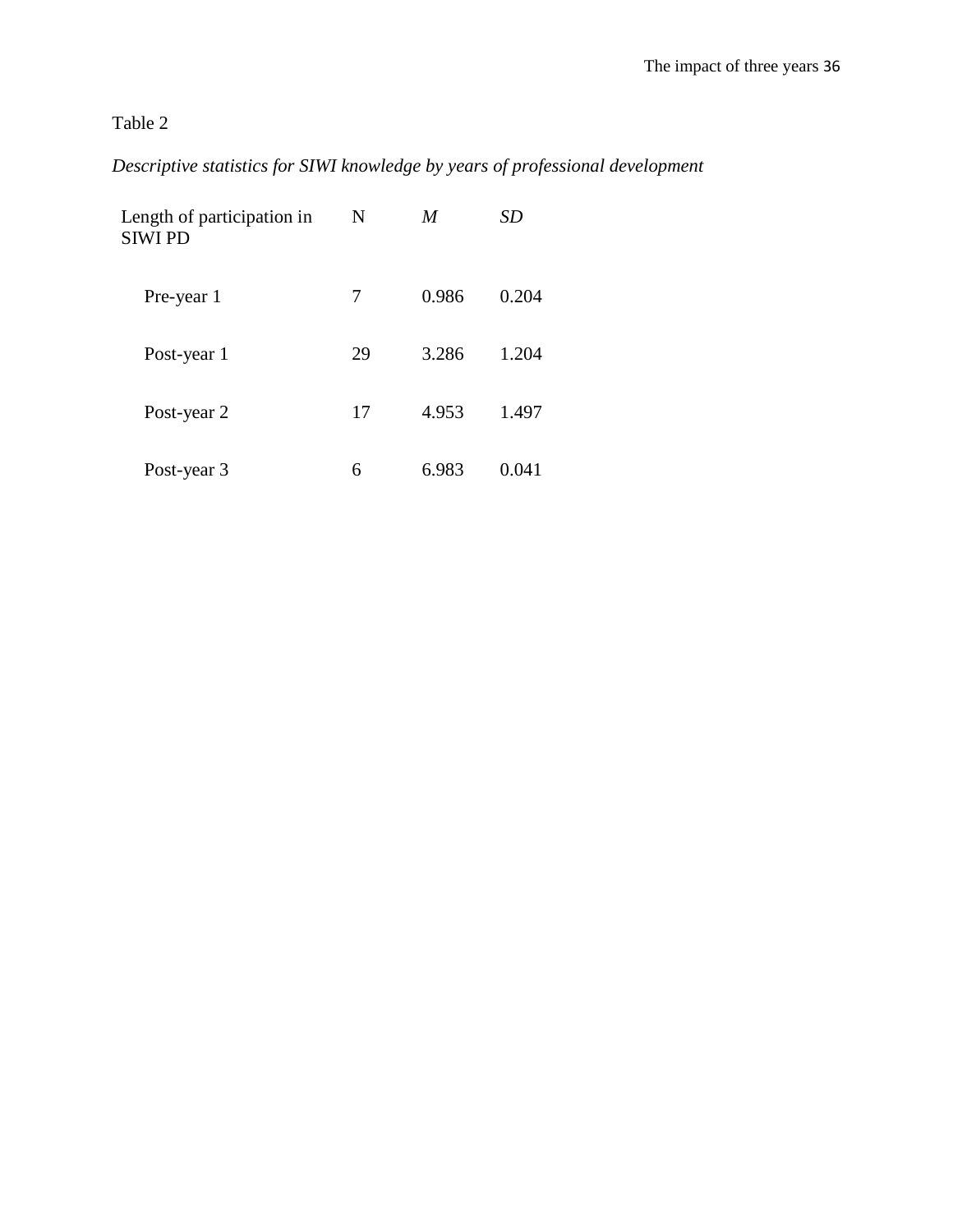# *Games-Howell post hoc results for SIWI knowledge by length of participation in SIWI PD*

| Length of<br>participation in<br><b>SIWIPD</b> | Mean Differences (Cohen's d Effect Sizes) |                     |                       |   |
|------------------------------------------------|-------------------------------------------|---------------------|-----------------------|---|
|                                                | $\overline{0}$                            | 1                   | $\overline{2}$        | 3 |
| 0. Pre-year 1                                  |                                           |                     |                       |   |
| 1. Post-year 1                                 | $2.301***$<br>(1.420)                     |                     |                       |   |
| 2. Post-year 2                                 | 3.967***<br>(4.664)                       | $1.667*$<br>(1.235) |                       |   |
| 3. Post-year 3                                 | 5.998***<br>(48.955)                      | 3.697***<br>(5.939) | $2.030***$<br>(2.640) |   |

\**p* < .05, \*\*\**p* < .001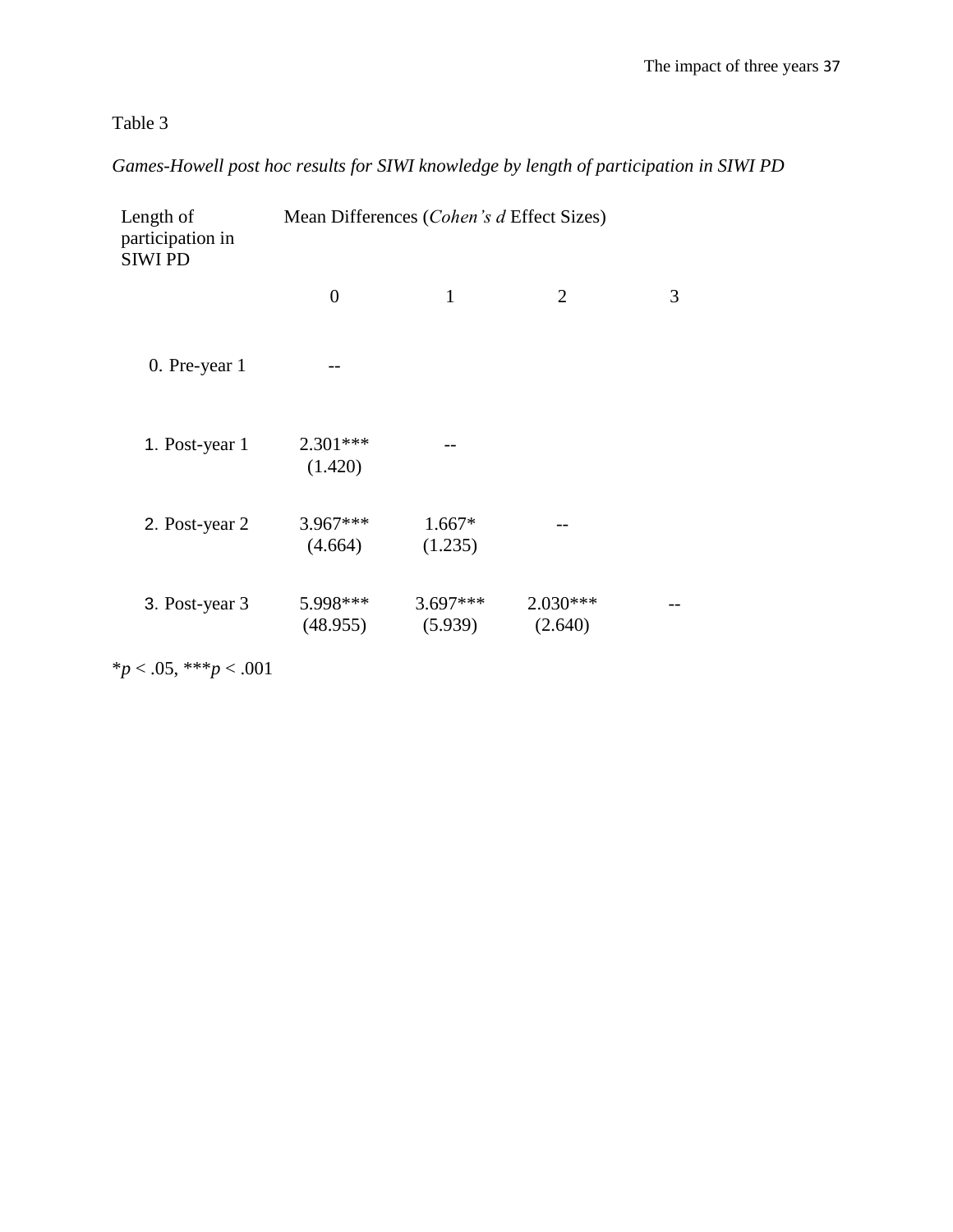# *Descriptive statistics for SIWI instruction by years of professional development*

| Length of participation in<br>SIWI PD | N  | Mean  | SD    |
|---------------------------------------|----|-------|-------|
| Post-year 1                           | 22 | 2.977 | 0.446 |
| Post-year 2                           | 13 | 3.385 | 0.591 |
| Post-year 3                           | 5  | 3.760 | 0.329 |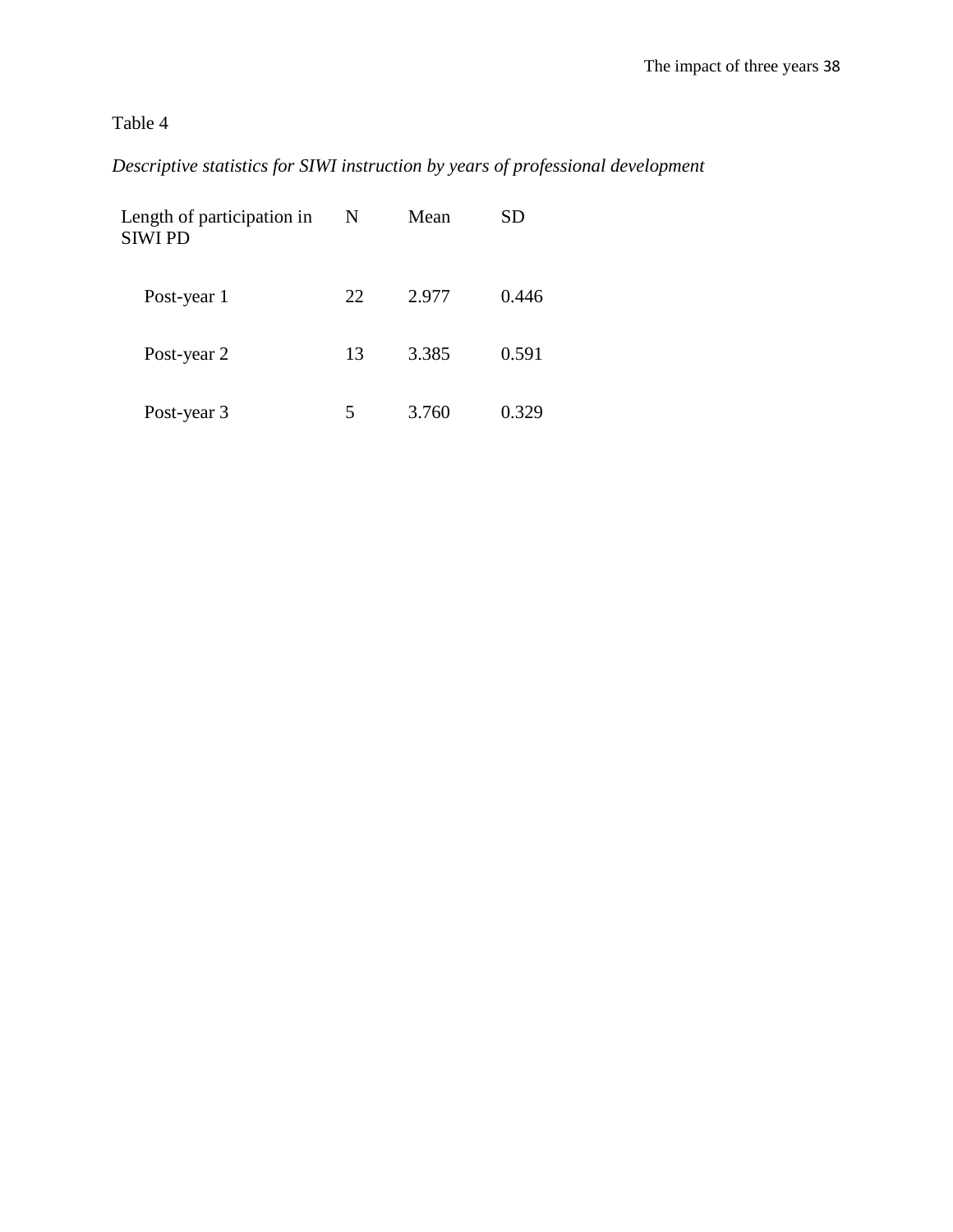# *Bonferroni post hoc results for SIWI instruction by length of participation in PD*

| Length of<br>participation in<br><b>SIWIPD</b> | Mean Differences (Cohen's d Effect Sizes) |                |   |
|------------------------------------------------|-------------------------------------------|----------------|---|
|                                                | 1                                         | $\overline{2}$ | 3 |
| 1. Post-year 1                                 |                                           |                |   |
| 2. Post-year 2                                 | 0.407                                     |                |   |
| 3. Post-year 3                                 | $0.783*$<br>(2.021)                       | 0.375          |   |

 $*p < .05$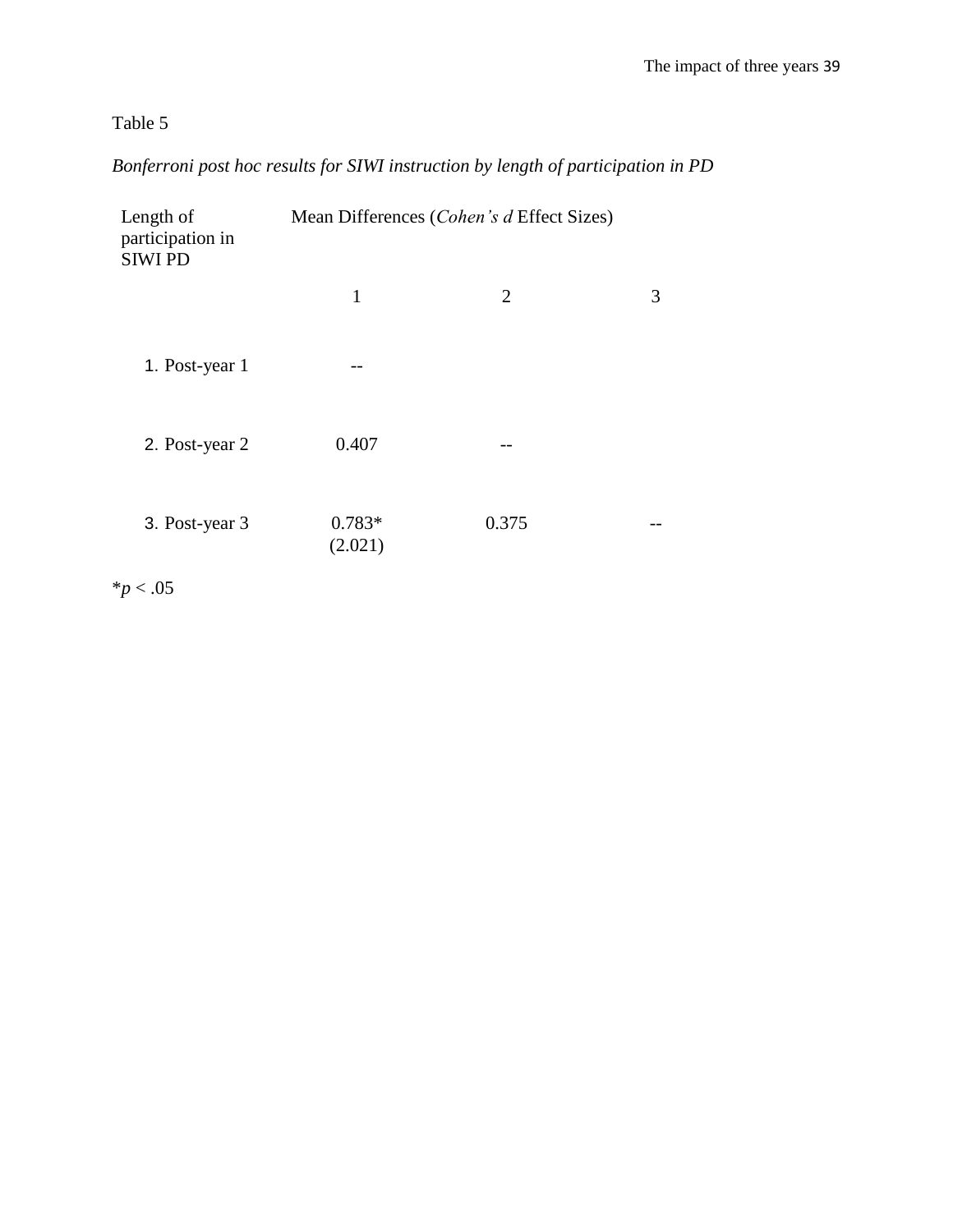*Descriptive statistics for SIWI knowledge and instruction for first year participants by PD year*

| Year of PD N | Knowledge<br>M(SD)                 | N Instruction<br>M(SD) |
|--------------|------------------------------------|------------------------|
| 2010         | $11$ 3.782 (1.524) 10 2.83 (0.566) |                        |
| 2011         | 13 3.631 (1.003) 13 3.054 (0.463)  |                        |
| 2012         | $14$ 3.257 (1.134) 5 3.08 (0.192)  |                        |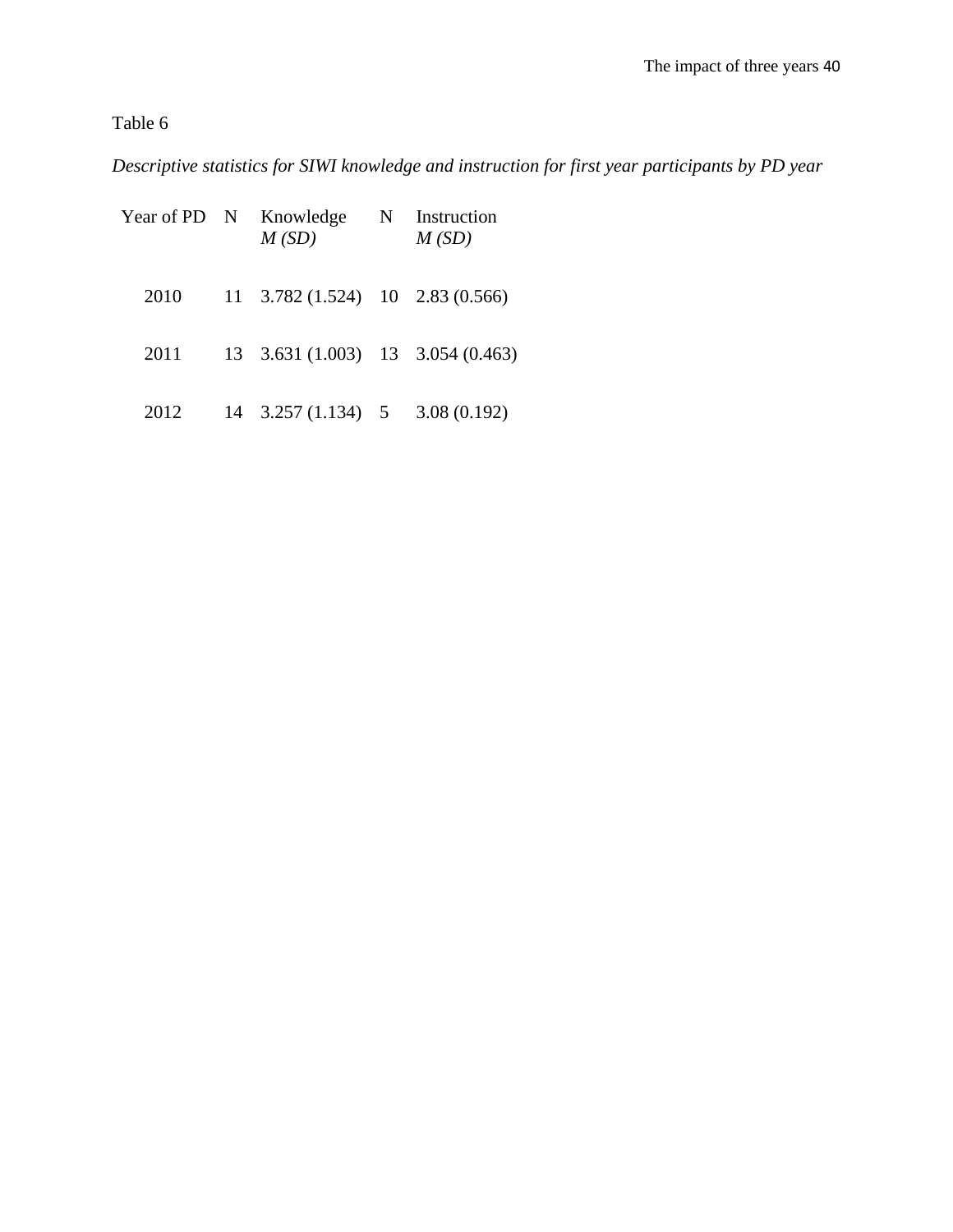# *Descriptive statistics for SIWI knowledge and instruction for second year participants by PD*

*year*

| Year of PD N |   | Knowledge<br>M(SD) | N | Instruction<br>M(SD) |
|--------------|---|--------------------|---|----------------------|
| 2010         | 7 | 4.286<br>(1.061)   | 4 | 3.25(0.479)          |
| 2011         | 6 | 4.867<br>(1.089)   | 7 | 3.114<br>(0.715)     |
| 2012         | 8 | 6.138<br>(0.762)   | 7 | 3.614<br>(0.308)     |